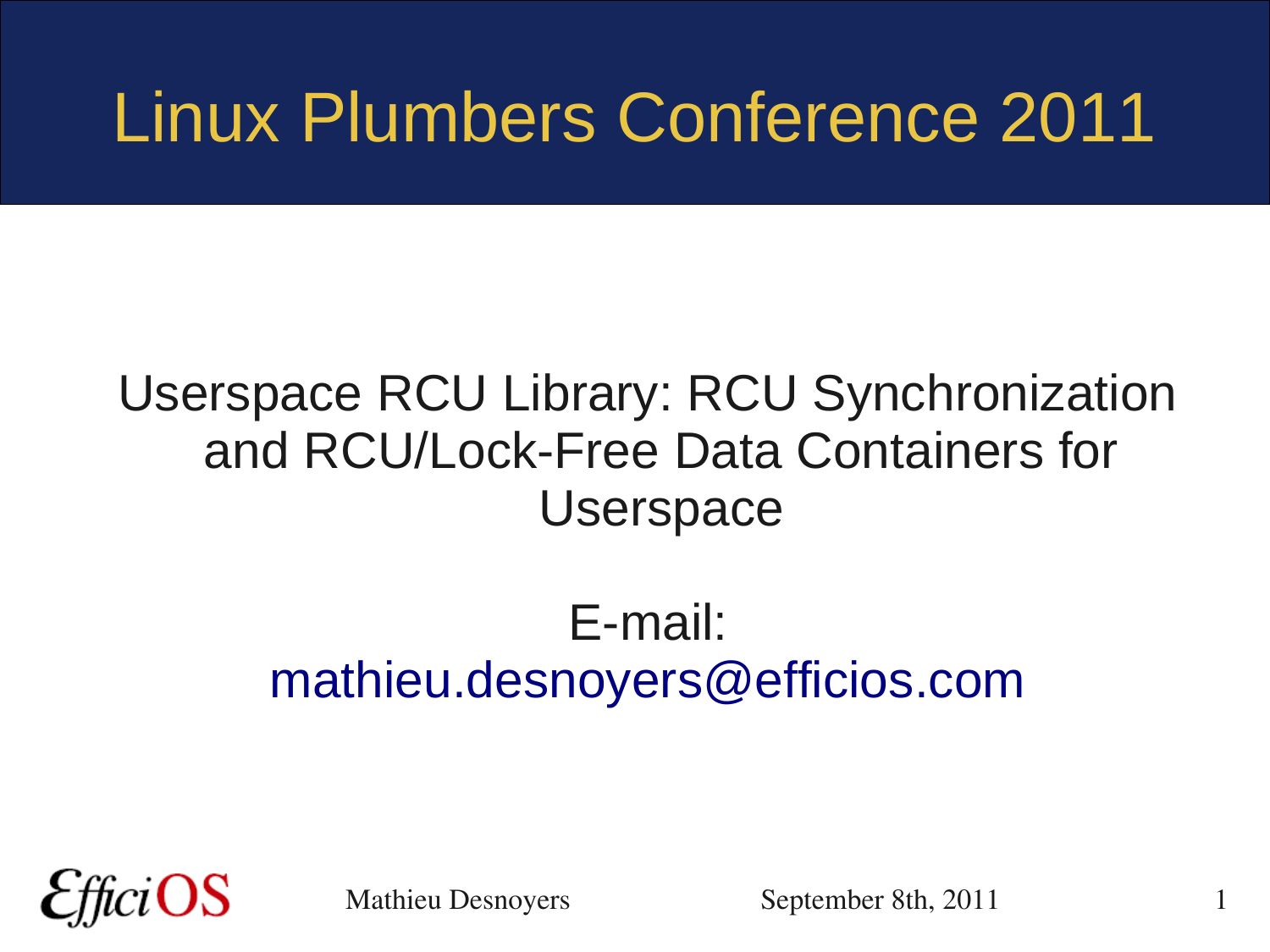#### > Presenter

- Mathieu Desnoyers
- EfficiOS Inc.
	- [http://www.efficios.com](http://www.efficios.com/)
- Author/Maintainer of
	- LTTng, LTTng-UST, Babeltrace, LTTV, Userspace **RCU**

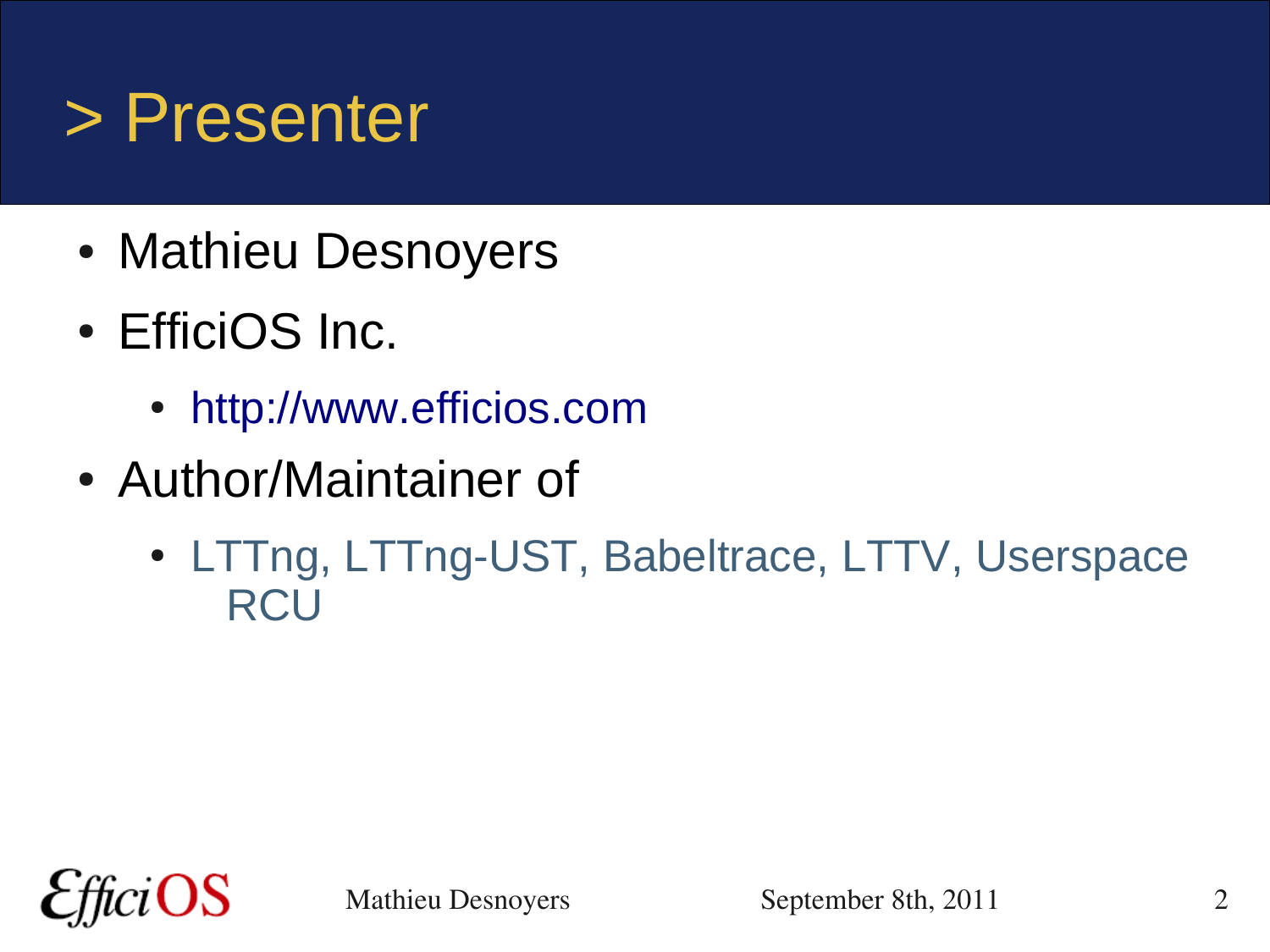### > Outline

- Userspace RCU
- Data structures
- User-space wake-up management

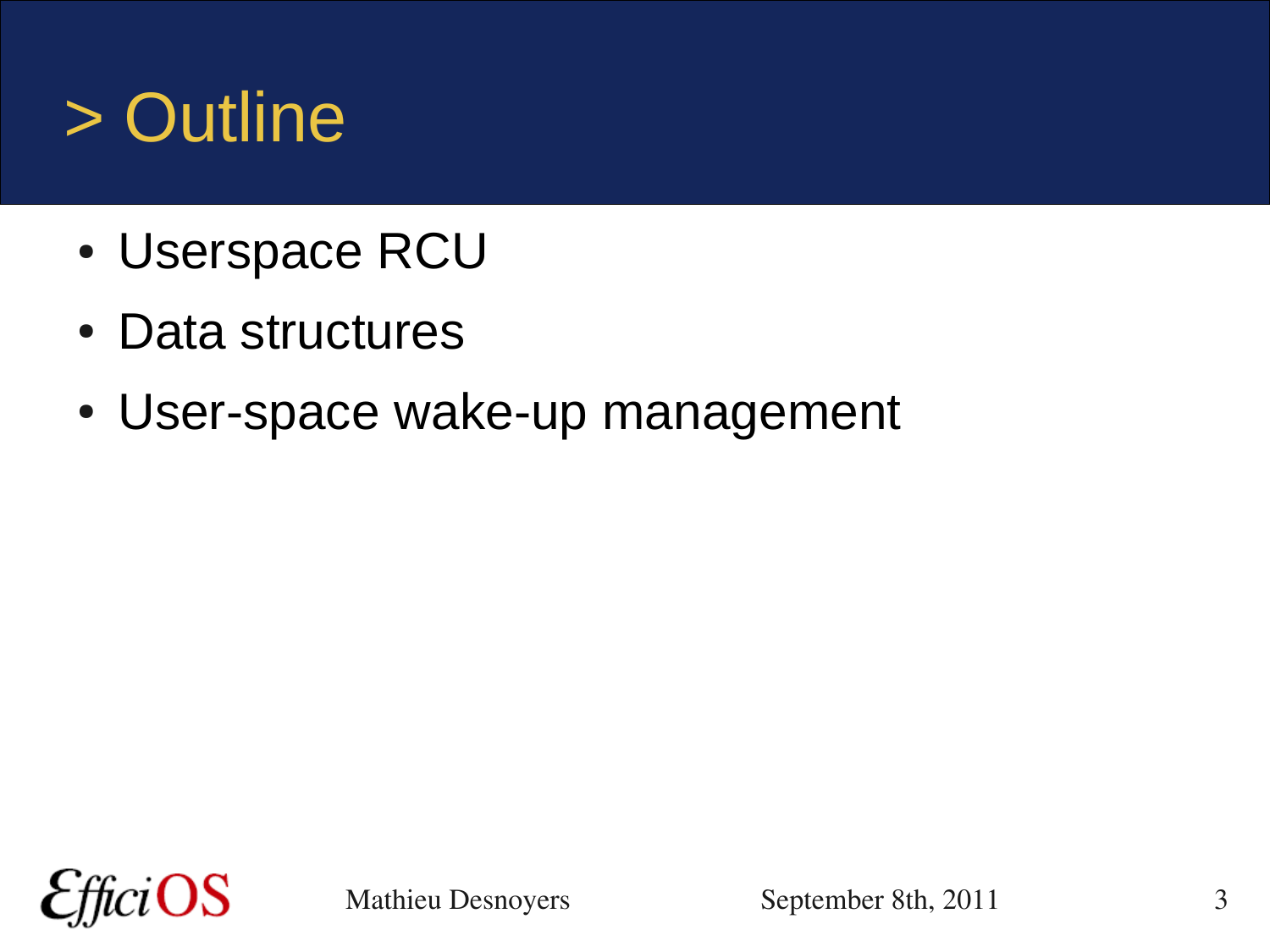#### > Userspace RCU

- Initially motivated by the need for a RCU library to perform efficient user-space tracing (LTTng-UST project)
- Provides linear read-side scalability with respect to number of cores.
- Released under LGPL license.

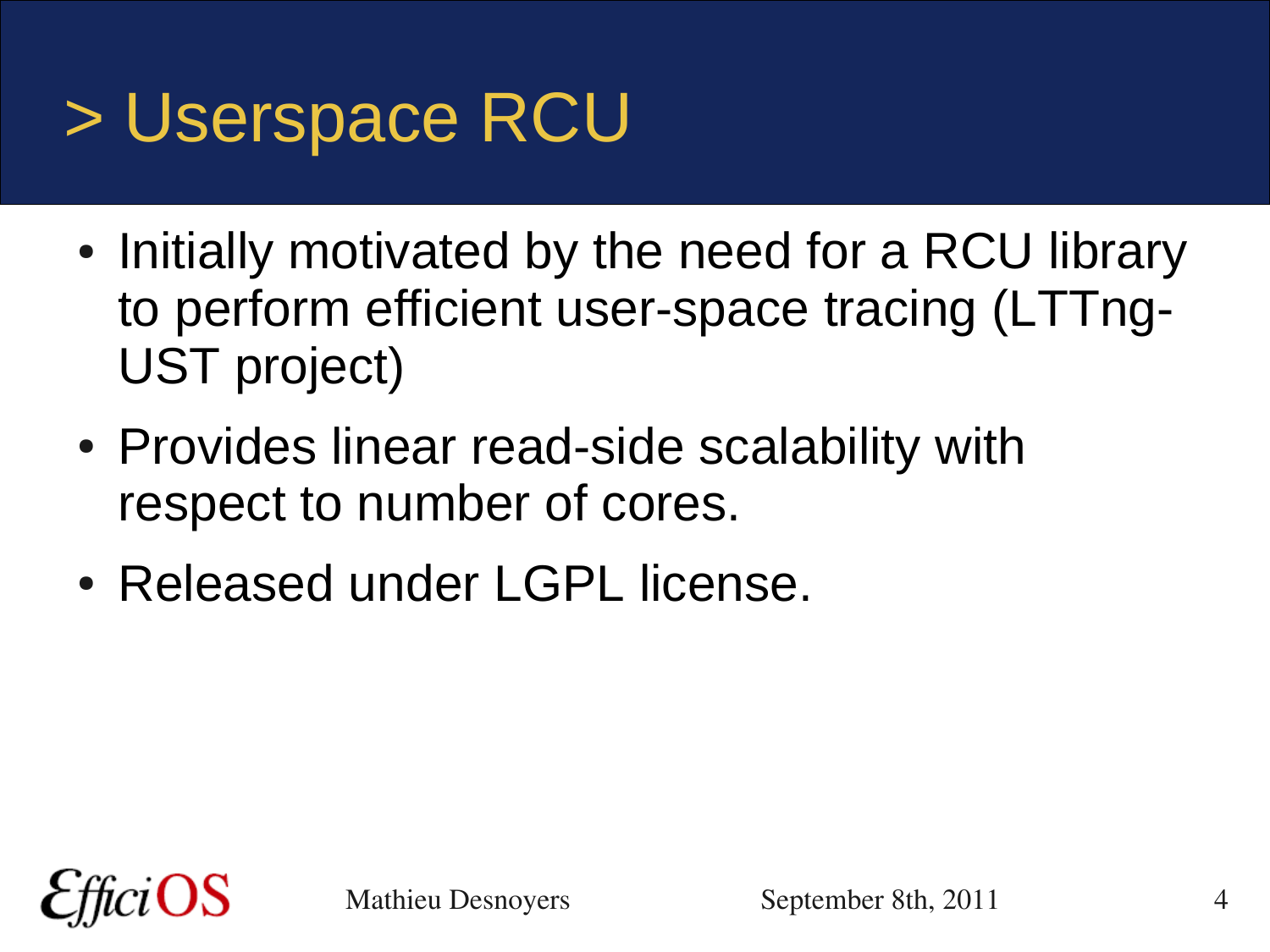## > Userspace RCU (2)

- All RCU flavors keep track of RCU readers on a per-thread basis.
- No interaction with kernel-level scheduler.
- Current implementation requires pthreads for thread management.

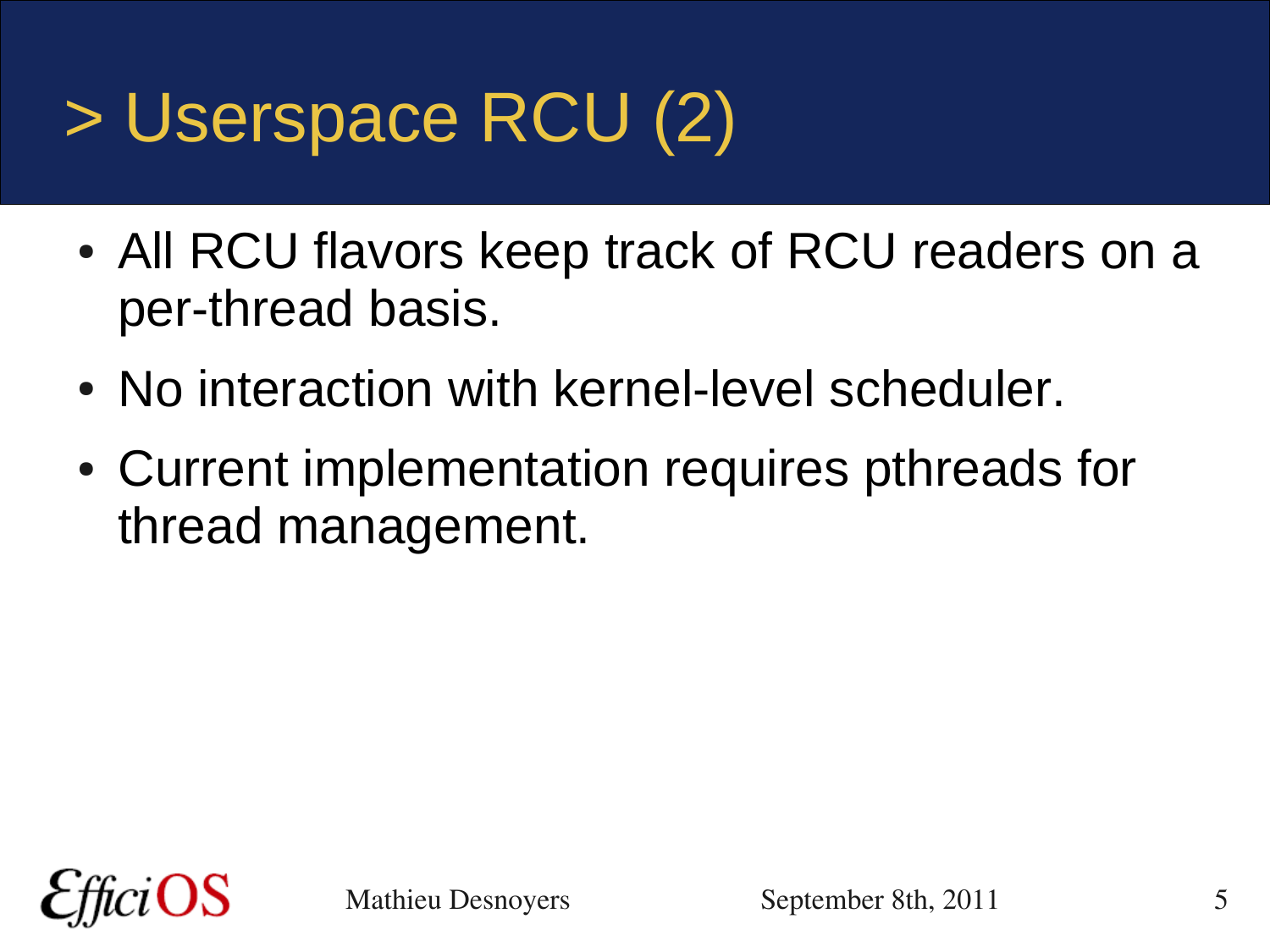# > Userspace RCU (3)

- 4 Userspace RCU flavors
	- urcu-mb: memory-barrier based, uses read-side critical section nesting counter. Friendly for library usage.
	- urcu-qsbr: reader threads report quiescent states periodically. Lowest overhead.
	- urcu-signal: similar to <u>urcu-mb</u>, but with <u>lower</u> overhead. Reserves a signal number.
	- urcu based on sys\_membarrier (IPI scheme)
		- Low-overhead and library-friendly.
		- Waiting for system call mainlining (*need users*)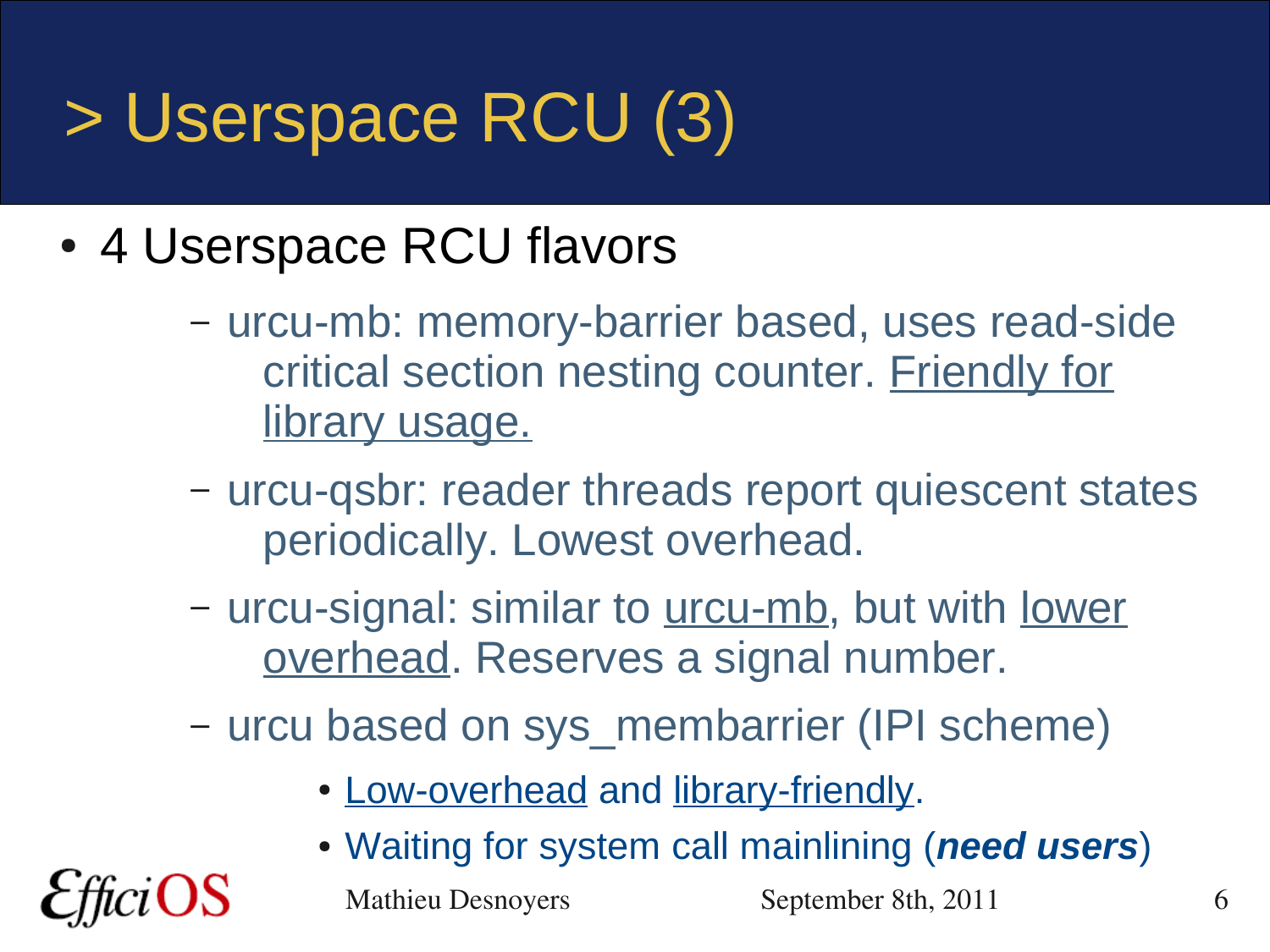# > Userspace RCU (4)

- call rcu support
	- Mechanism to support delayed execution without blocking the caller.
	- Configurable RCU worker threads:
		- Per-thread
		- Per-CPU
		- Global
	- Efficient xchg-based wait-free enqueue to manage call rcu work.

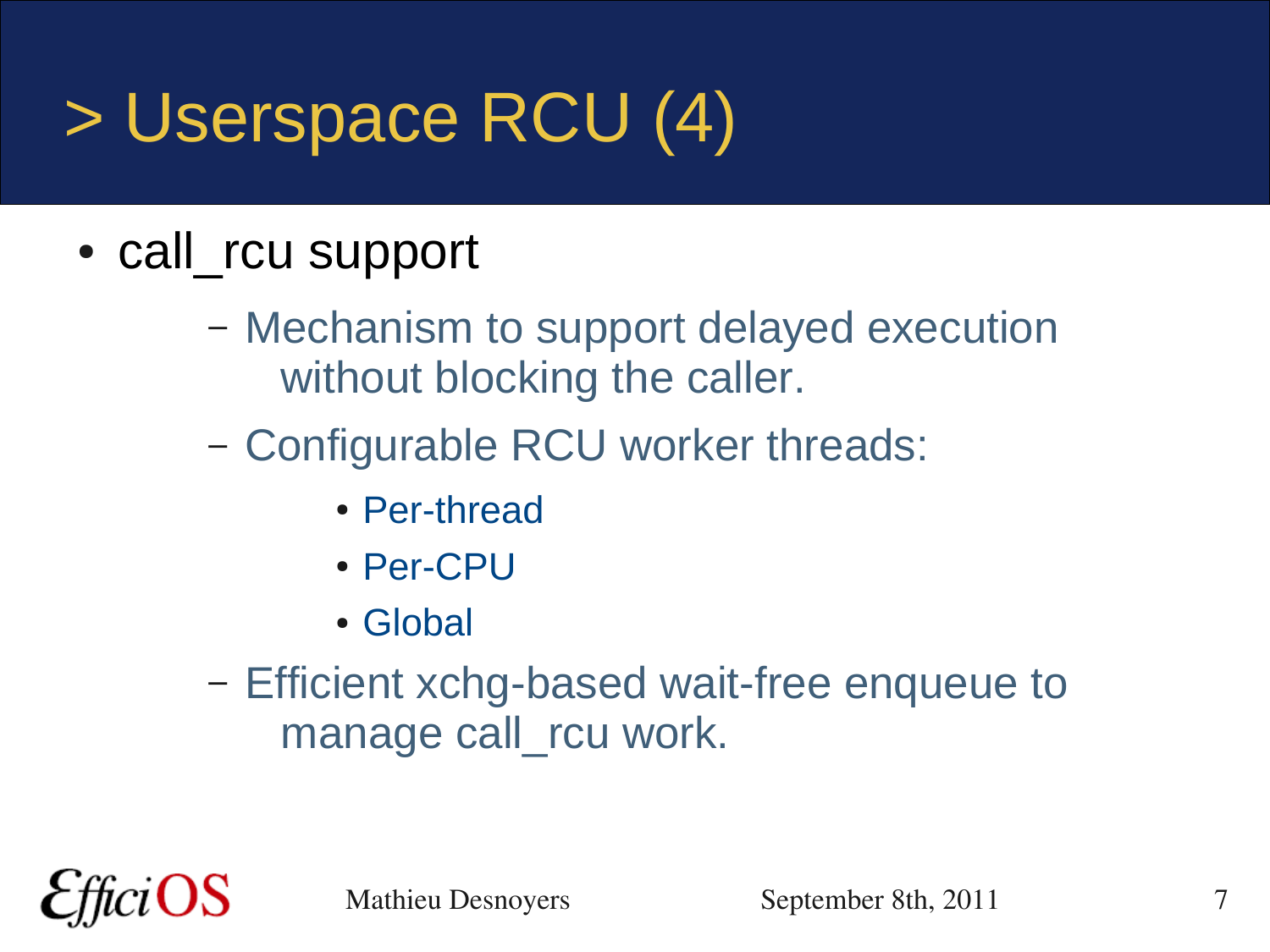#### > Data Structures

- Mutex-protected double-linked lists
- RCU lock-free queue
- RCU lock-free stack
- RCU split-ordered lock-free resizable hash table
- RCU red-black tree

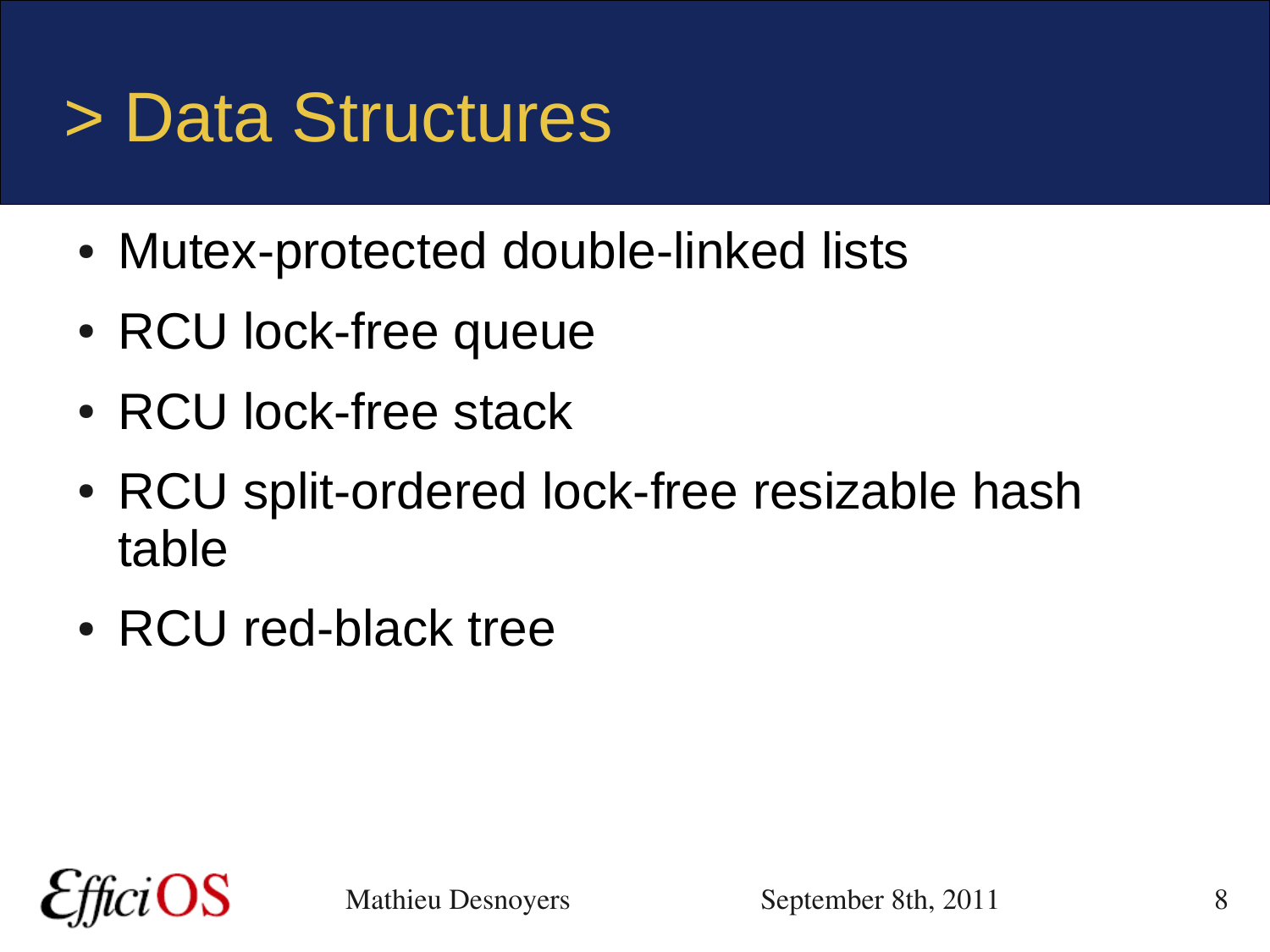# > RCU Lock-Free Queue

- RCU read-side for cmpxchg ABA on enqueue and dequeue.
- Allows concurrent enqueue and dequeue by not sharing any cache-line except for the transiting nodes.
- Queue initialized with a dummy node.
- Dequeue allocate a dummy node before dequeuing the last queue node. Dummy nodes are reclaimed internally with call rcu when dequeued.
- Assumes performance matters mainly when queue has more than 1 element.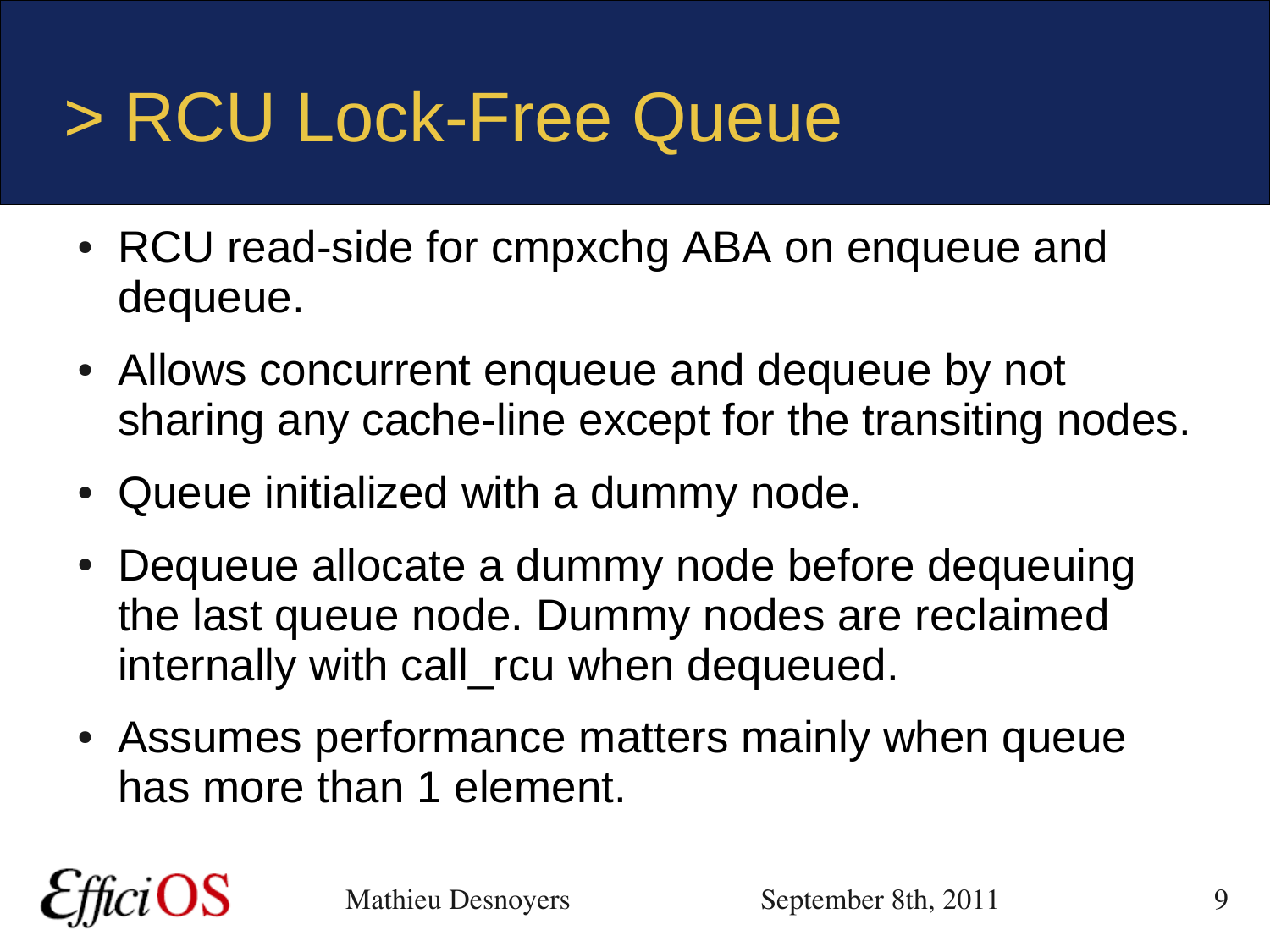#### > RCU Lock-Free Queue (benchmarks)

Scalability of queue with concurrent enqueuers/dequeuers



Benchmarks performed on a 2-sockets \* 4 core/socket Intel Xeon Core2 2GHz with 16 GB ram.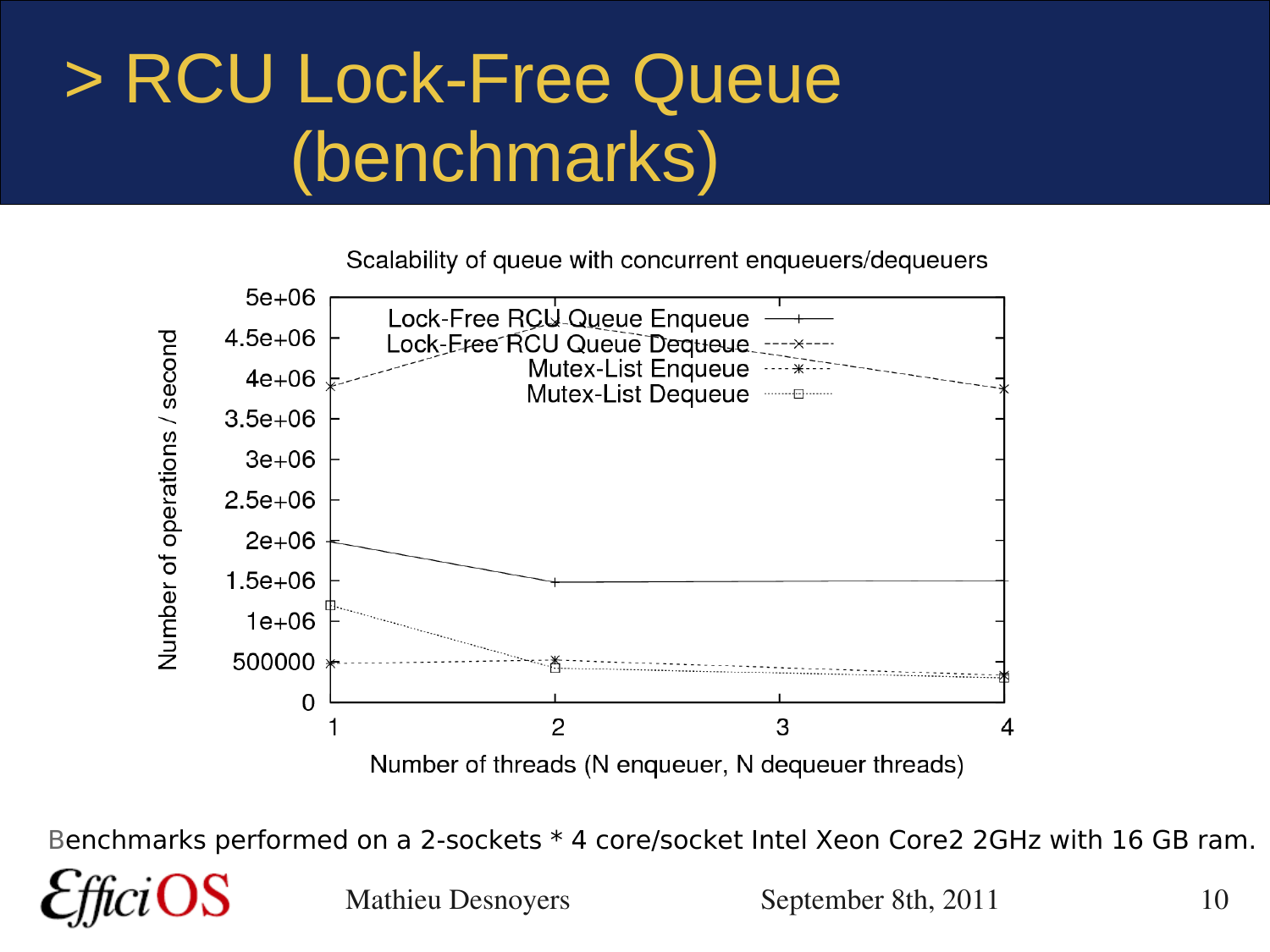#### > RCU Lock-Free Stack

- Uses RCU to deal with cmpxchg ABA on pop.
- Bottom of stack marked with a NULL node.

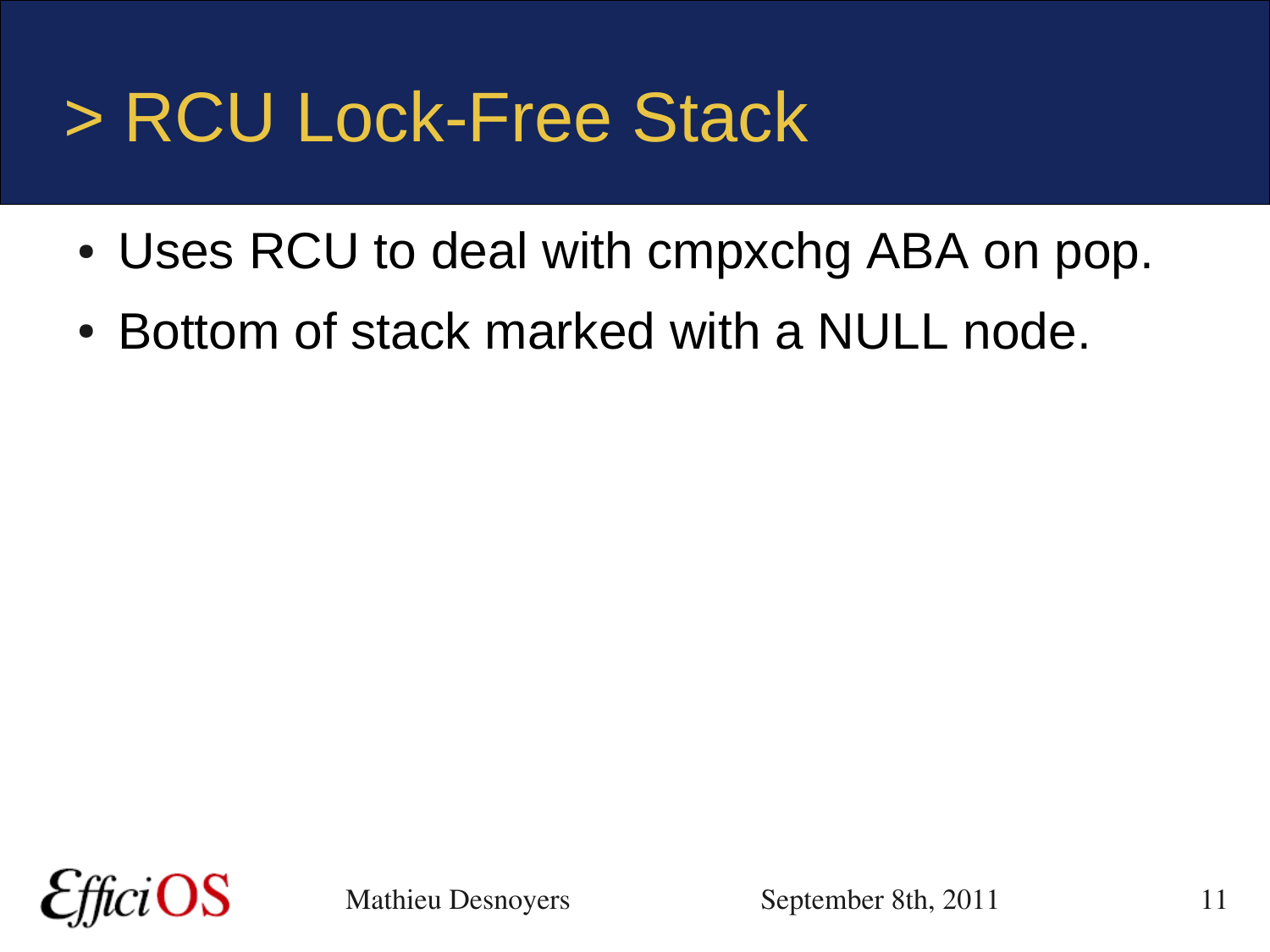## > RCU Lock-Free Stack (benchmarks)



Benchmarks performed on a 2-sockets \* 4 core/socket Intel Xeon Core2 2GHz with 16 GB ram.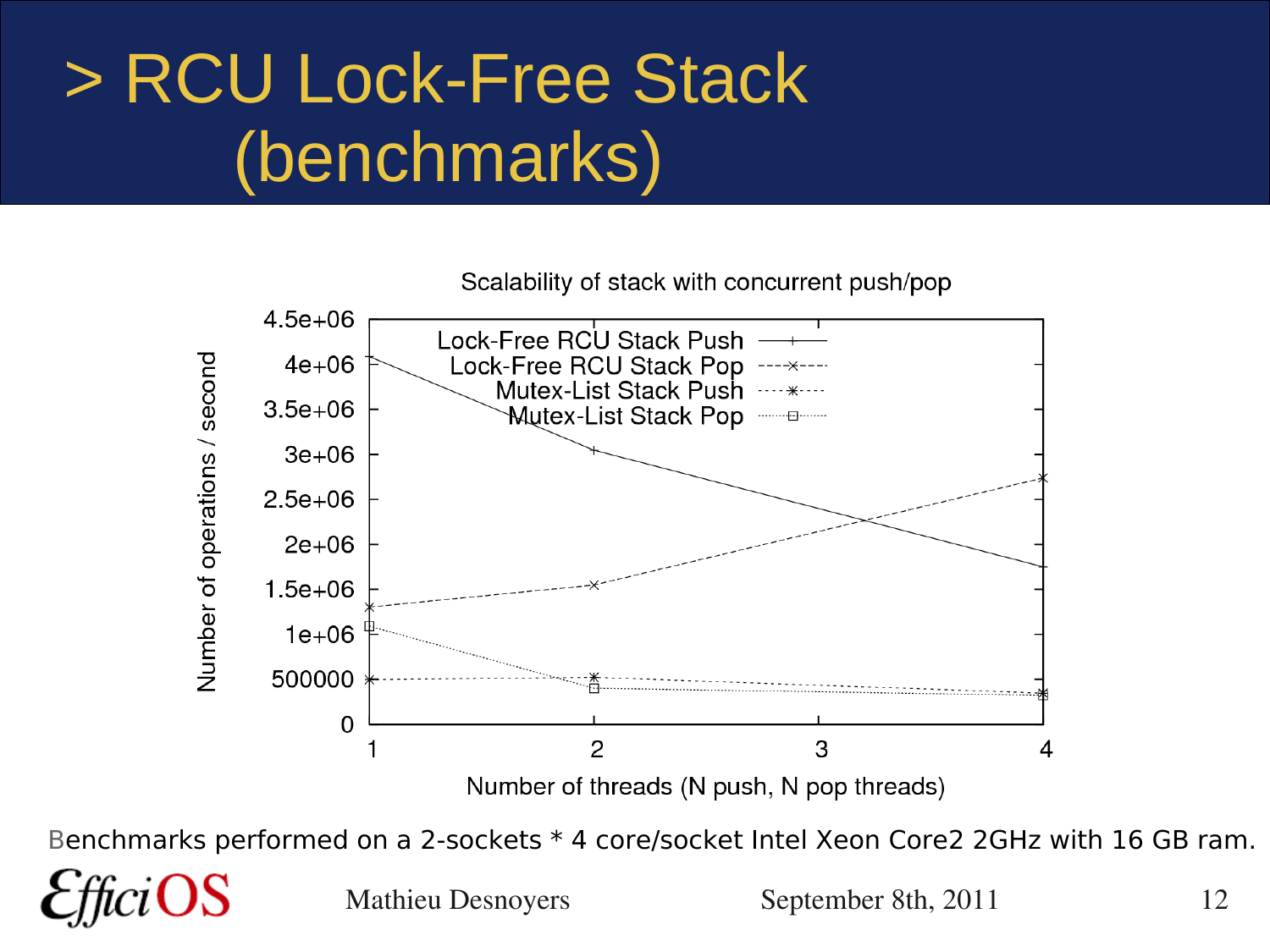## > RCU Split-Ordered Lock-Free Resizable Hash Table

- Based on prior work from
	- Ori Shalev and Nir Shavit. Split-ordered lists: Lock-free extensible hash tables. Journal of the ACM 53 (May 2006), 379–405.
	- Michael, M. M. High performance dynamic lockfree hash tables and list-based sets. In Proceedings of the fourteenth annual ACM symposium on Parallel algorithms and architectures, ACM Press, (2002), 73-82.
- State of the art: Josh Triplett articles.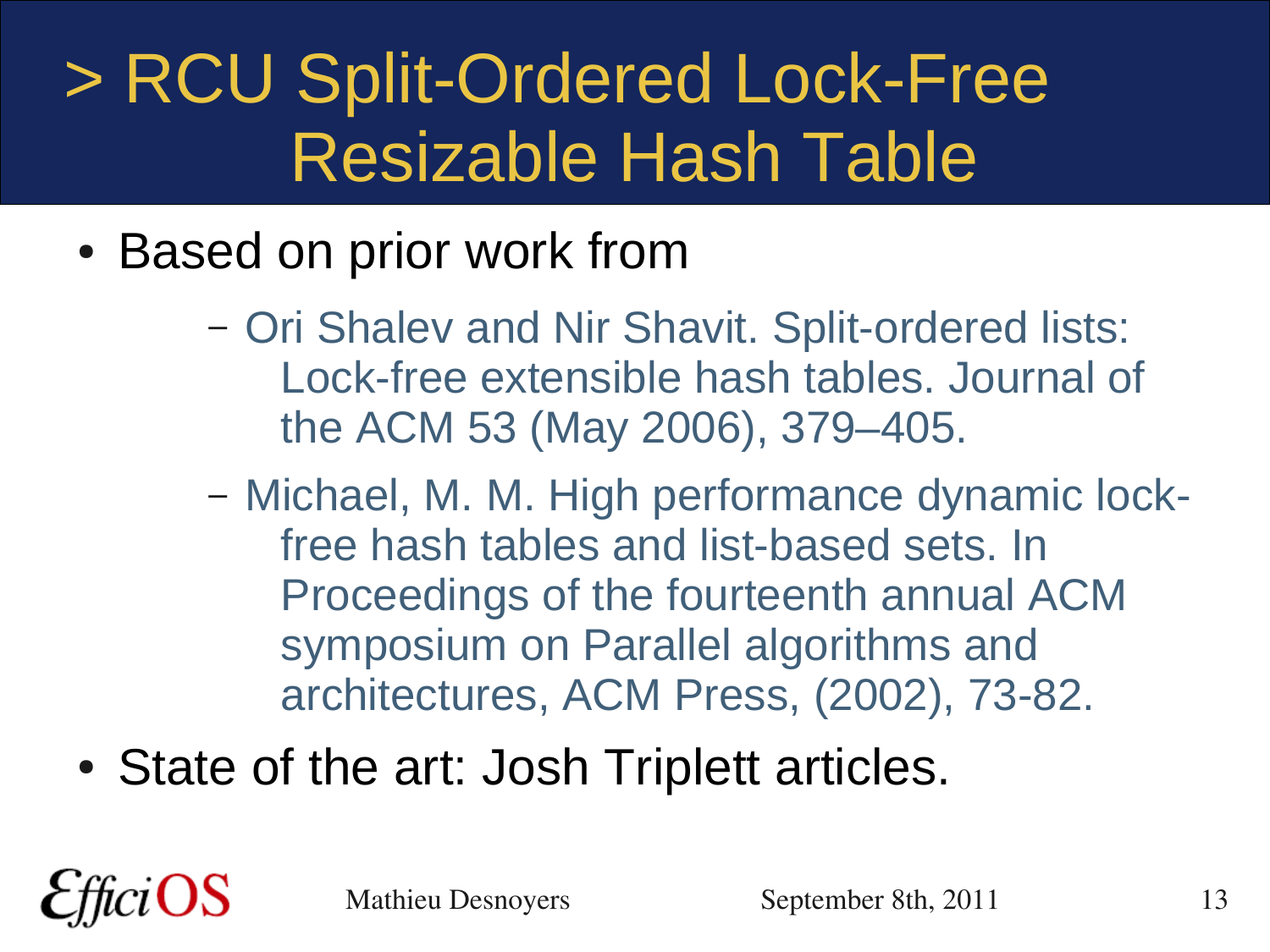## > RCU Split-Ordered Lock-Free Resizable Hash Table

- git. Ittng.org userspace-rcu.git tree dev branches
	- urcu/ht branch (expand only)
	- urcu/ht-shrink (expand and shrink support)

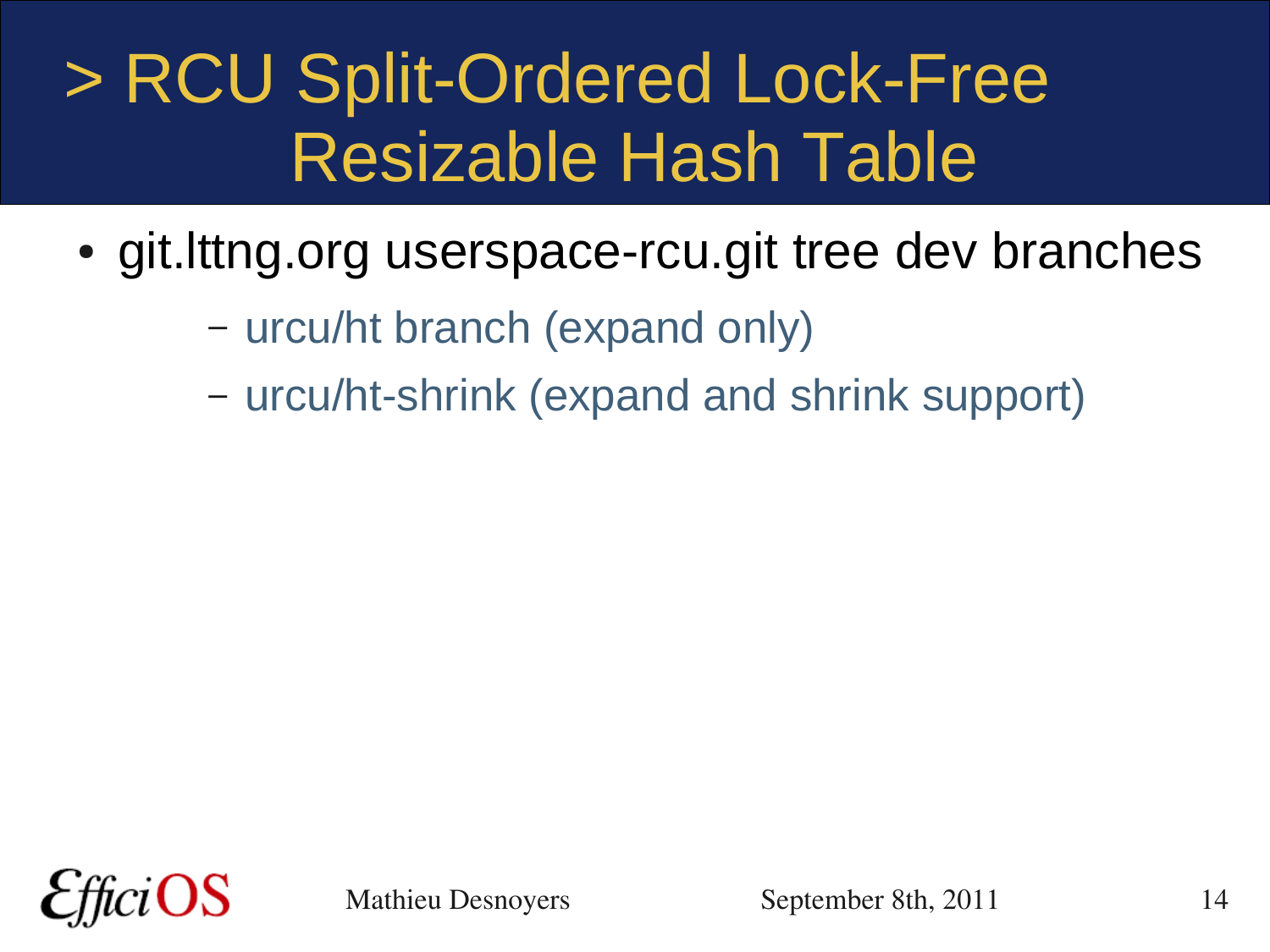# > Split-Ordering (expand)

#### Dummy Nodes (singly-linked list ordered by reversed hash bits)

000 001 010 100 110

Hash bucket

0

1

2

3

4

5

6

7

Note: example on 3 bits.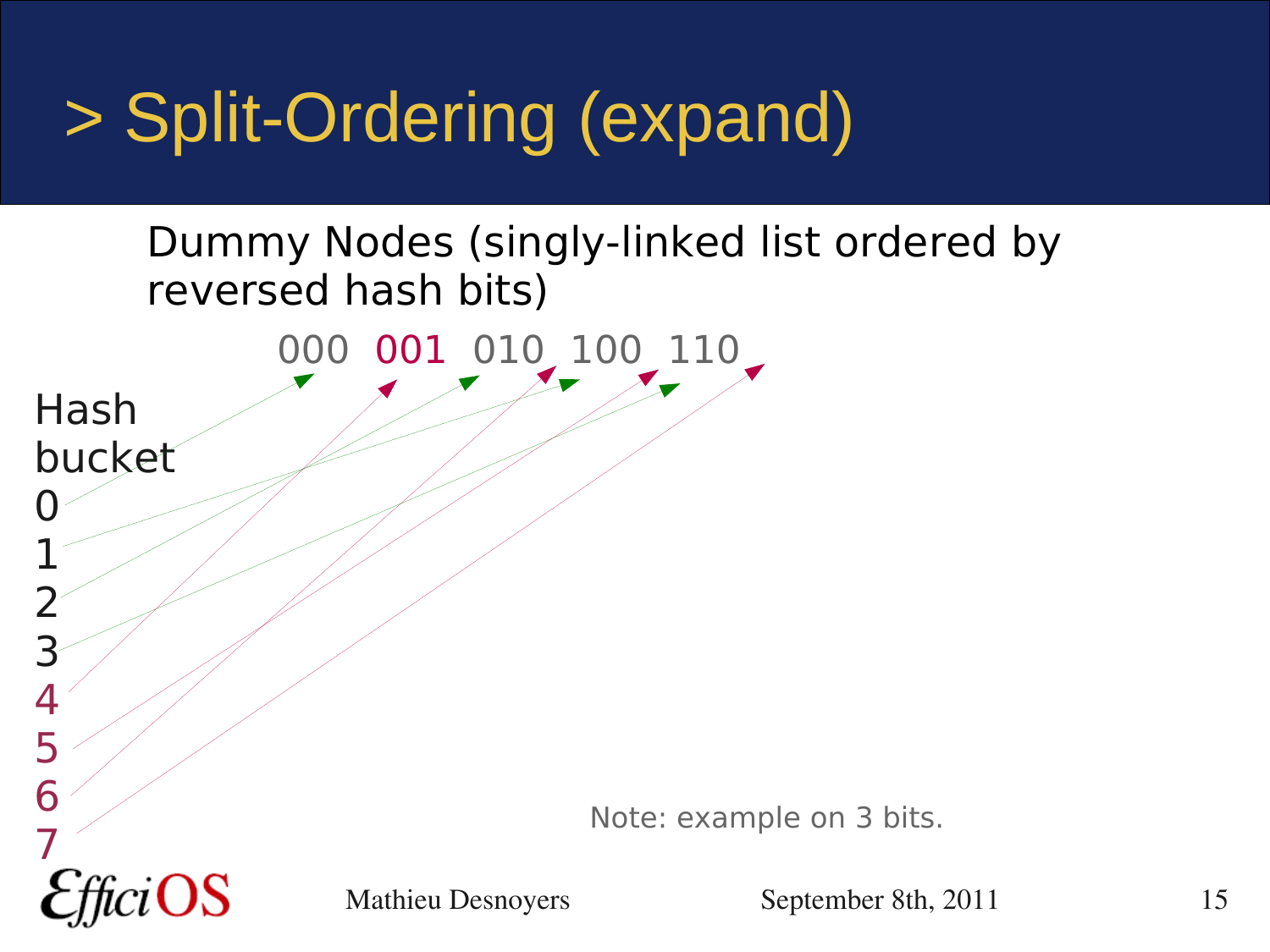## > Split-Ordering

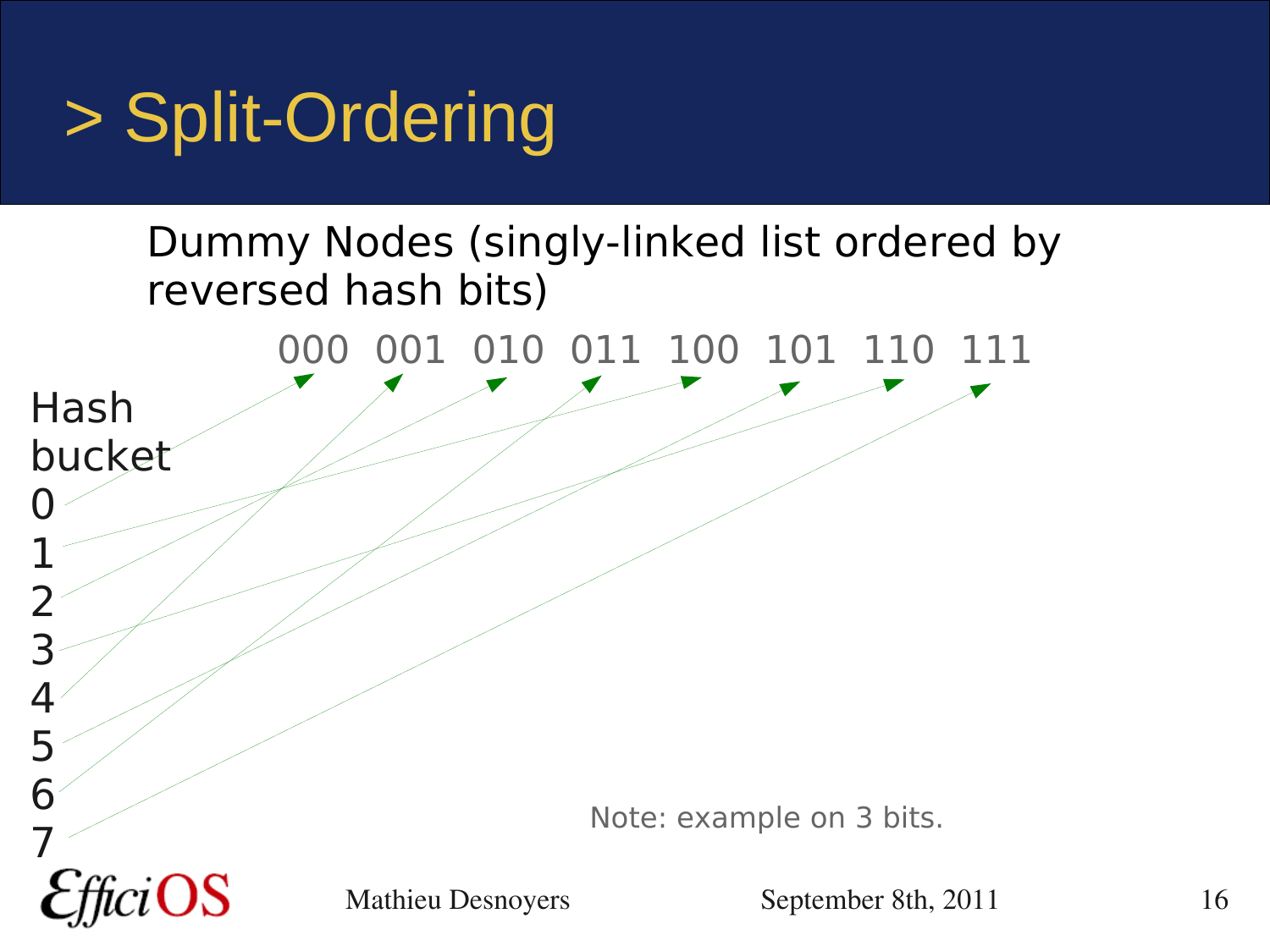#### > RCU Lookups

#### Dummy Nodes (singly-linked list ordered by reversed hash bits)



Note: example on 3 bits.

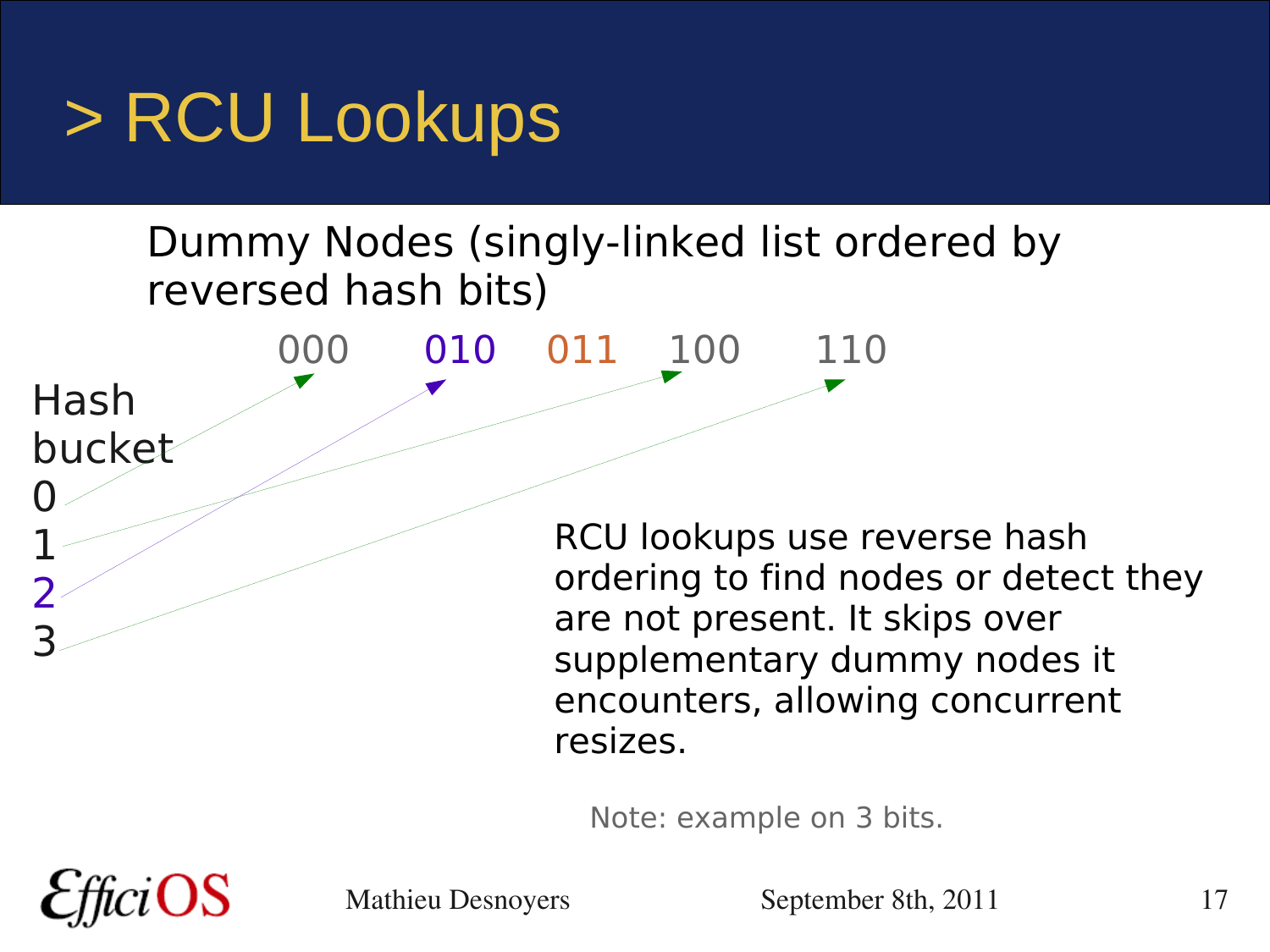## > RCU Hash Table Add/Remove

- Lock-free singly-linked list
	- Logical deletion (removed flag in next pointer) followed by path compression
- Using cmpxchg with RCU read-side lock held to deal with ABA.
- No memory allocated by add/remove.
- add unique supported.

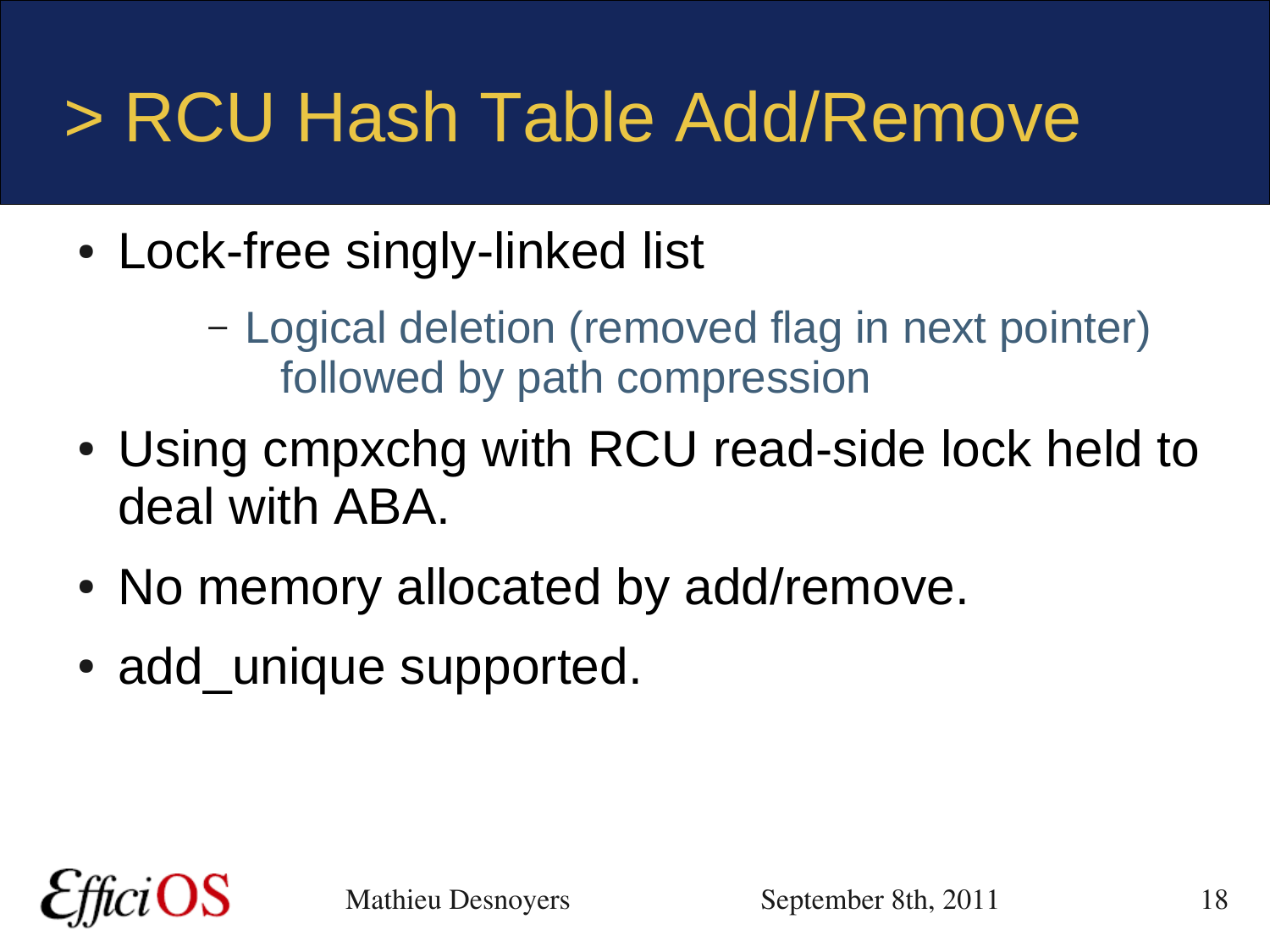# > RCU Hash Table Resize/Shrink

- Executes concurrently with add/remove/lookup.
- Resize operations are mutually exclusive with each other.
- Re-use add/removal operations to insert dummy nodes.
- Only the top-level lookup table needs to be RCU-aware (lookups skip over extra dummy nodes).
- No node reallocation (in-place resize).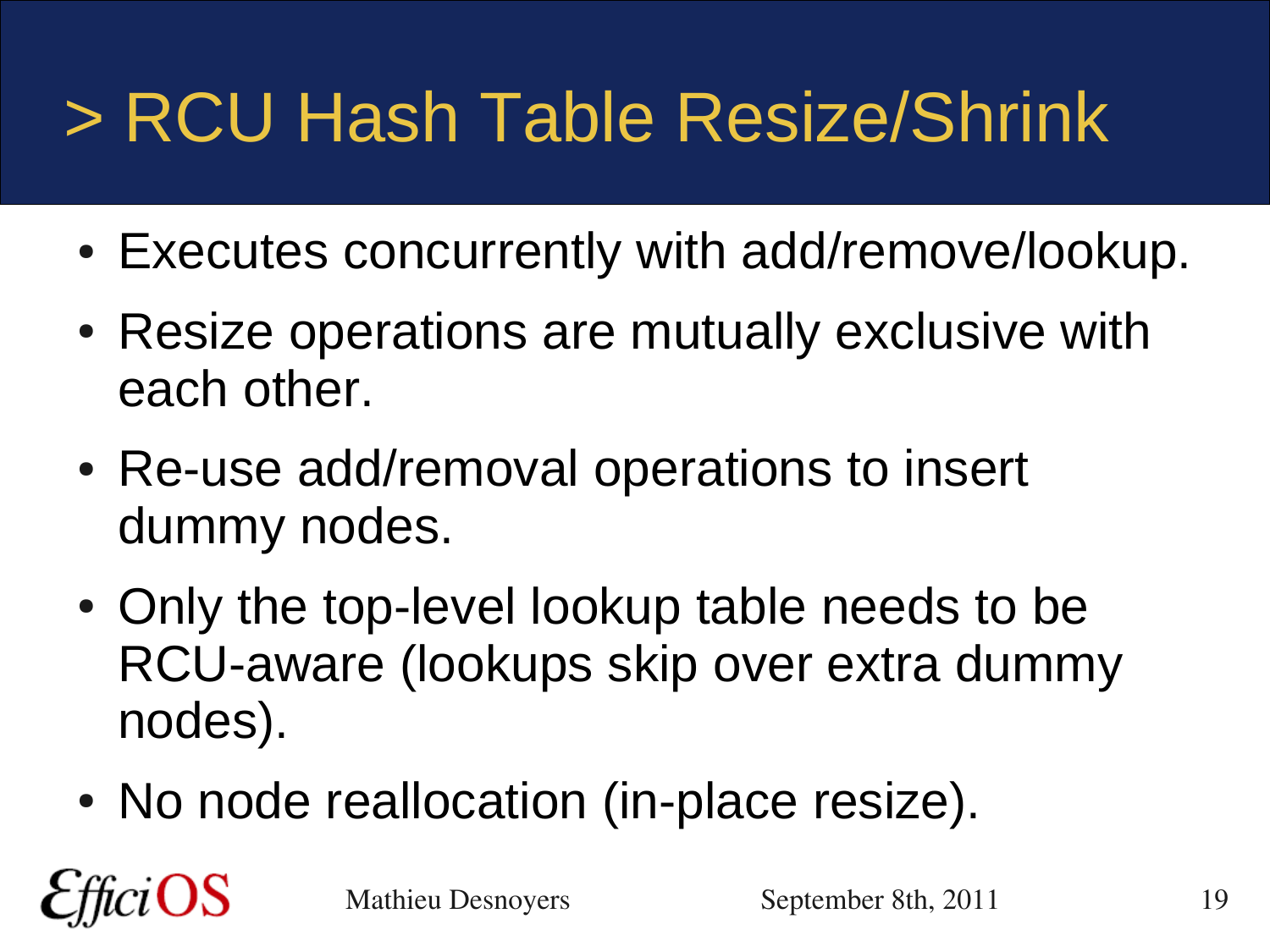#### > RCU Hash Table: cache-friendly structure



 $i$ OS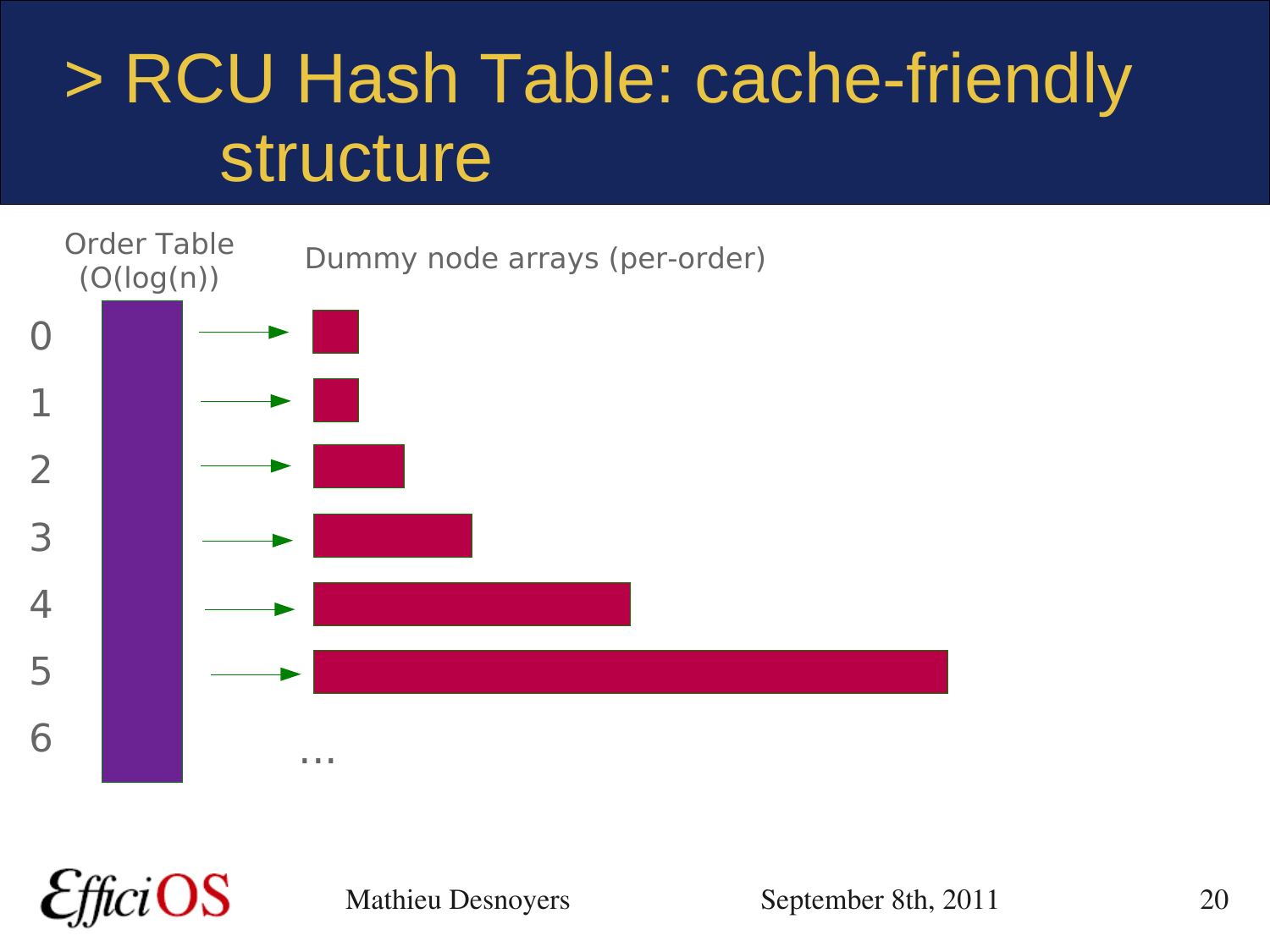## > RCU Hash Table: automatic resize triggering

• Table size  $<$  1024 nodes:

– Expand based on chain lengths (check on node addition). Fine-grained expand-only.

- Table size  $\ge$  1024 nodes:
	- Per-CPU split-counters, counting the number of nodes in the table. Coarse-grained expand and shrink.
- TODO: make add/remove help the resize operation (for lock-free guarantee).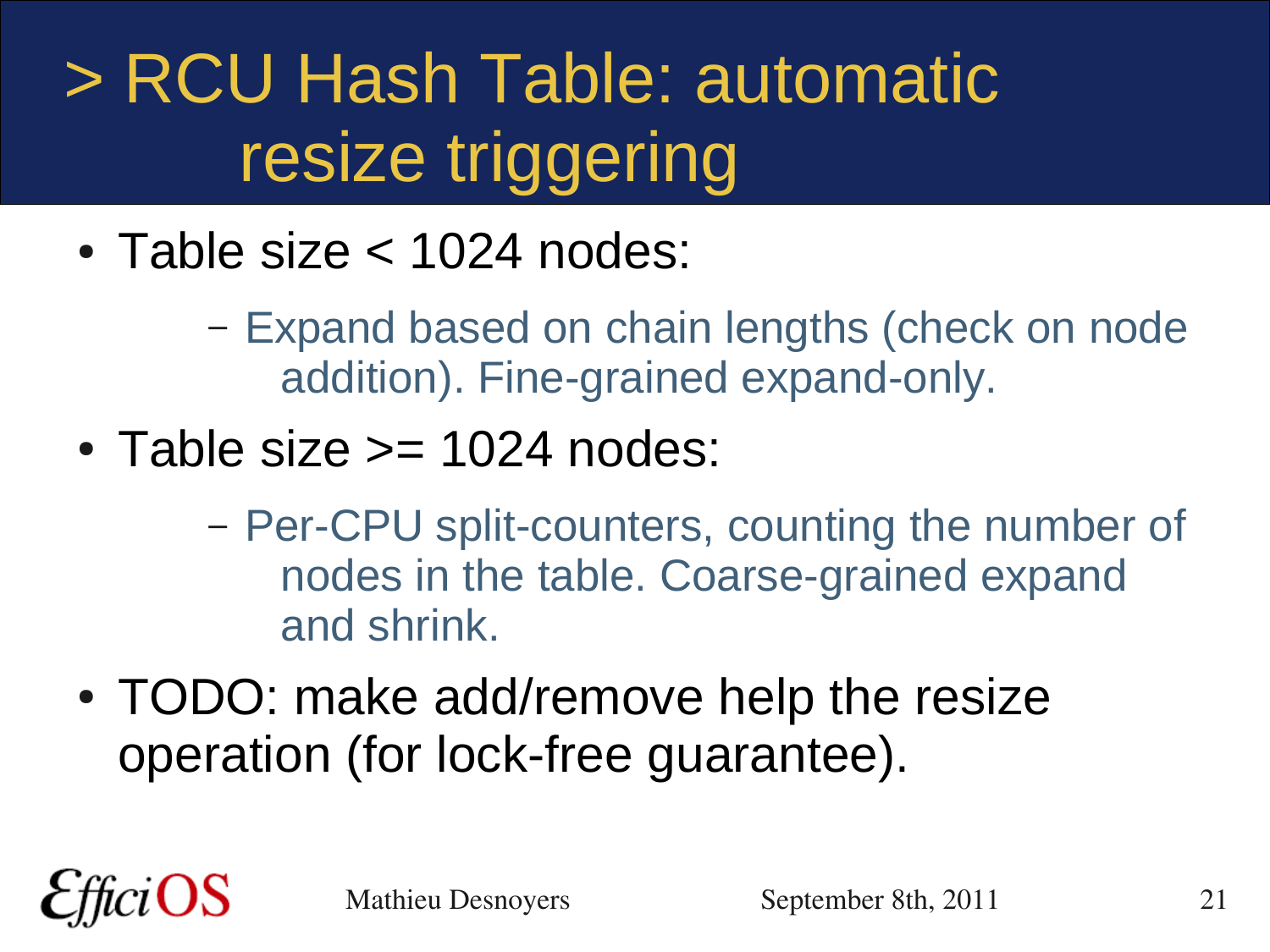### > RCU Lock-Free Hash Table (benchmarks)

Scalability of hash table lookups



Benchmarks performed on a 2-sockets \* 4 core/socket Intel Xeon Core2 2GHz with 16 GB ram.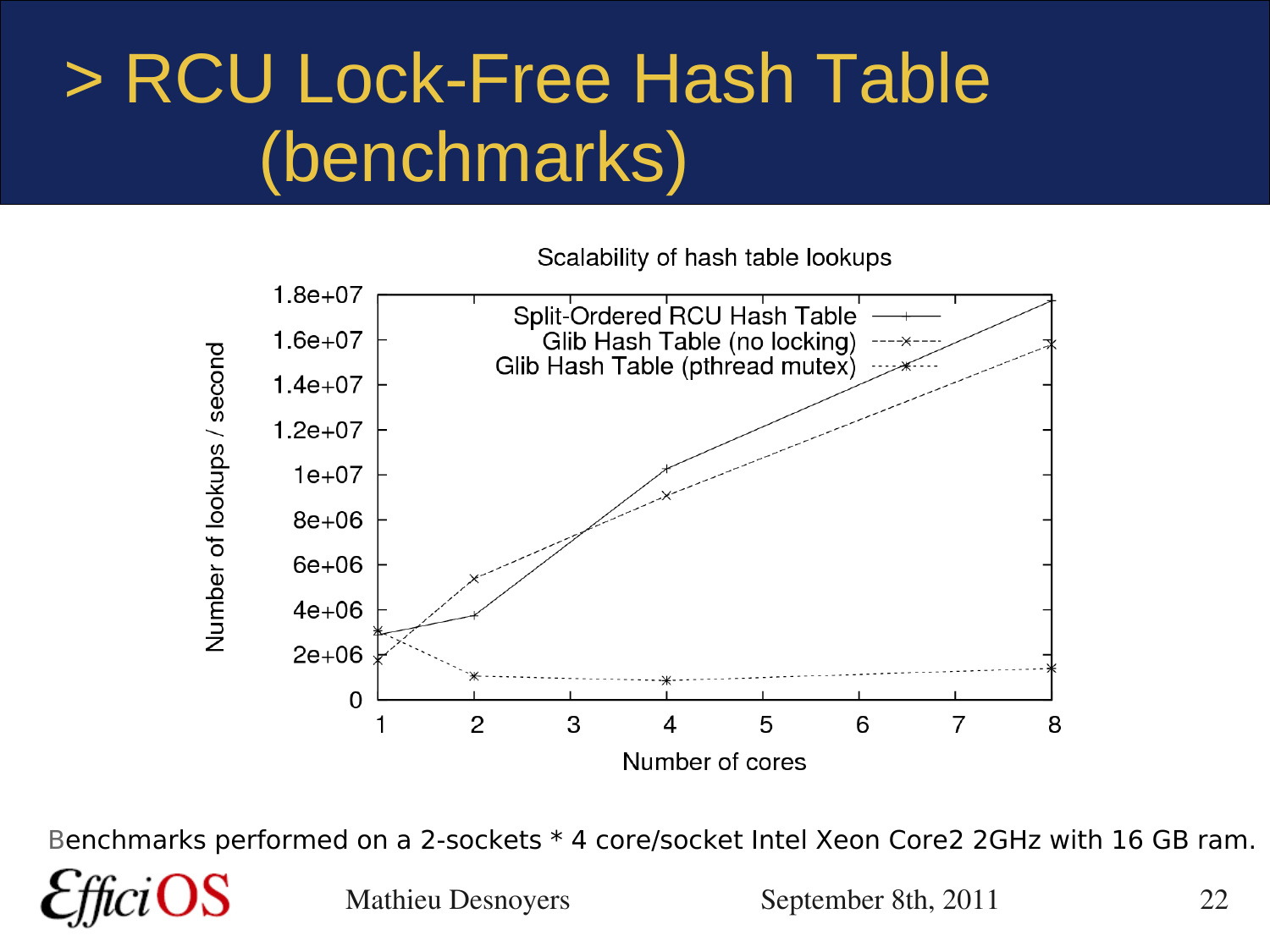## > RCU Lock-Free Hash Table (benchmarks)

Scalability of hash table updates

![](_page_22_Figure_2.jpeg)

Benchmarks performed on a 2-sockets \* 4 core/socket Intel Xeon Core2 2GHz with 16 GB ram.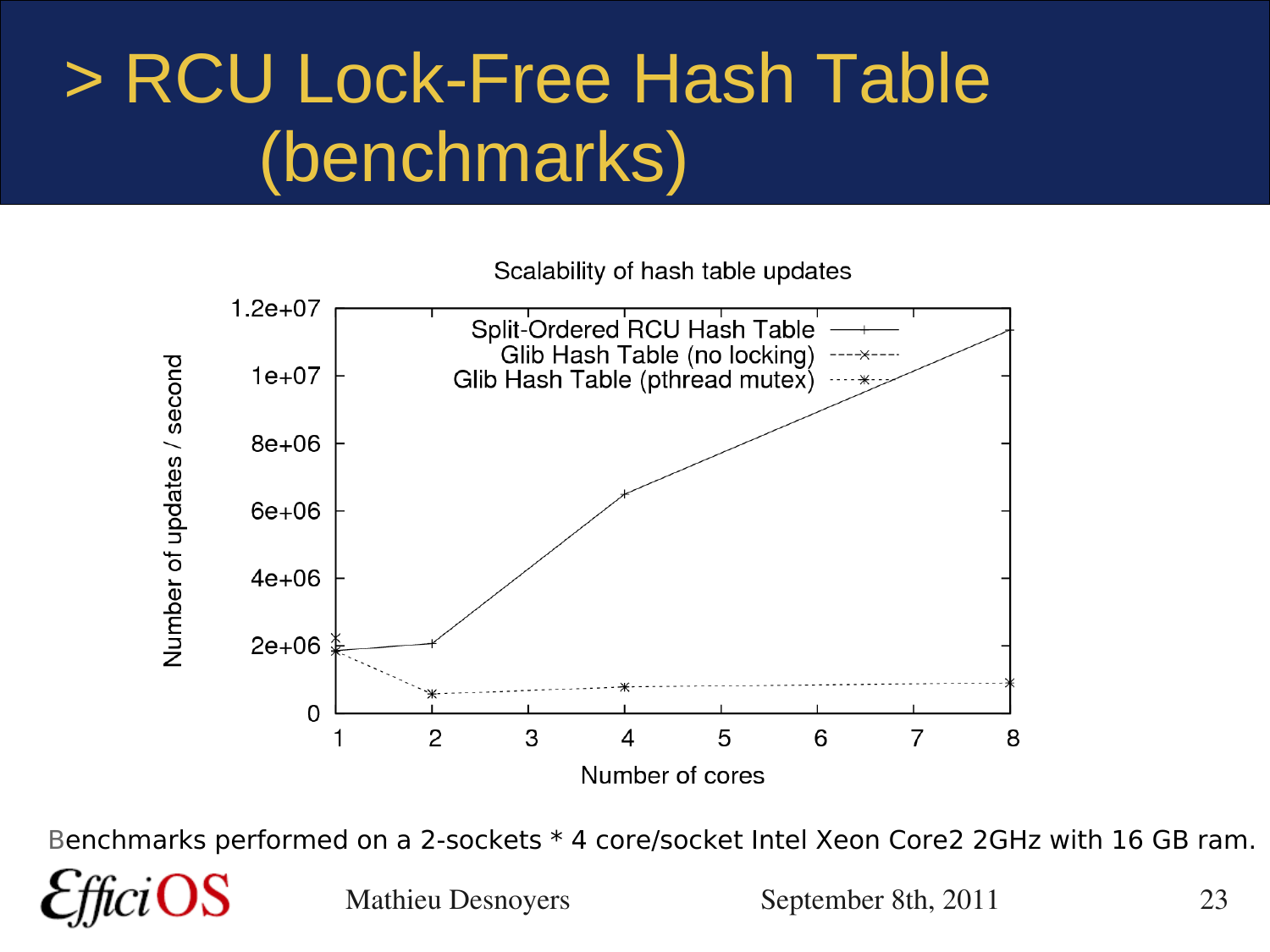## > RCU Lock-Free Hash Table (benchmarks)

Scalability of hash table for concurrent lookups and updates

![](_page_23_Figure_2.jpeg)

Benchmarks performed on a 2-sockets \* 4 core/socket Intel Xeon Core2 2GHz with 16 GB ram.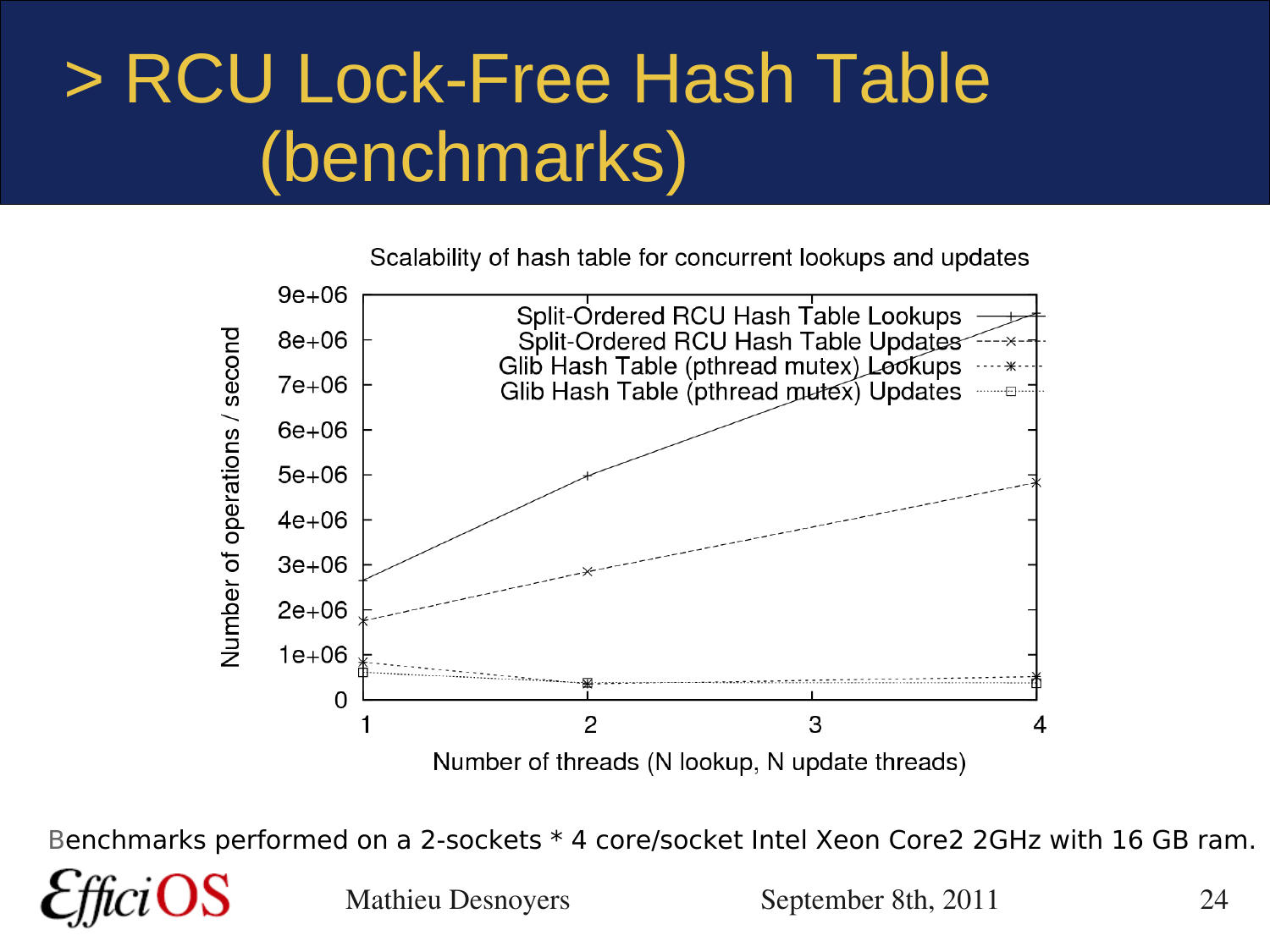## > RCU Red-Black Tree

- Implementation of RCU-adapted data structures and operations.
	- based on the RB tree algorithms found in chapter 12 of Thomas H. Cormen, Charles E. Leiserson, Ronald L. Rivest, and Clifford Stein. Introduction to Algorithms, Third Edition. The MIT Press, September 2009.
- State of the Art: Phil Howard articles.
- git.lttng.org userspace-rcu.git tree, rbtree2 branch.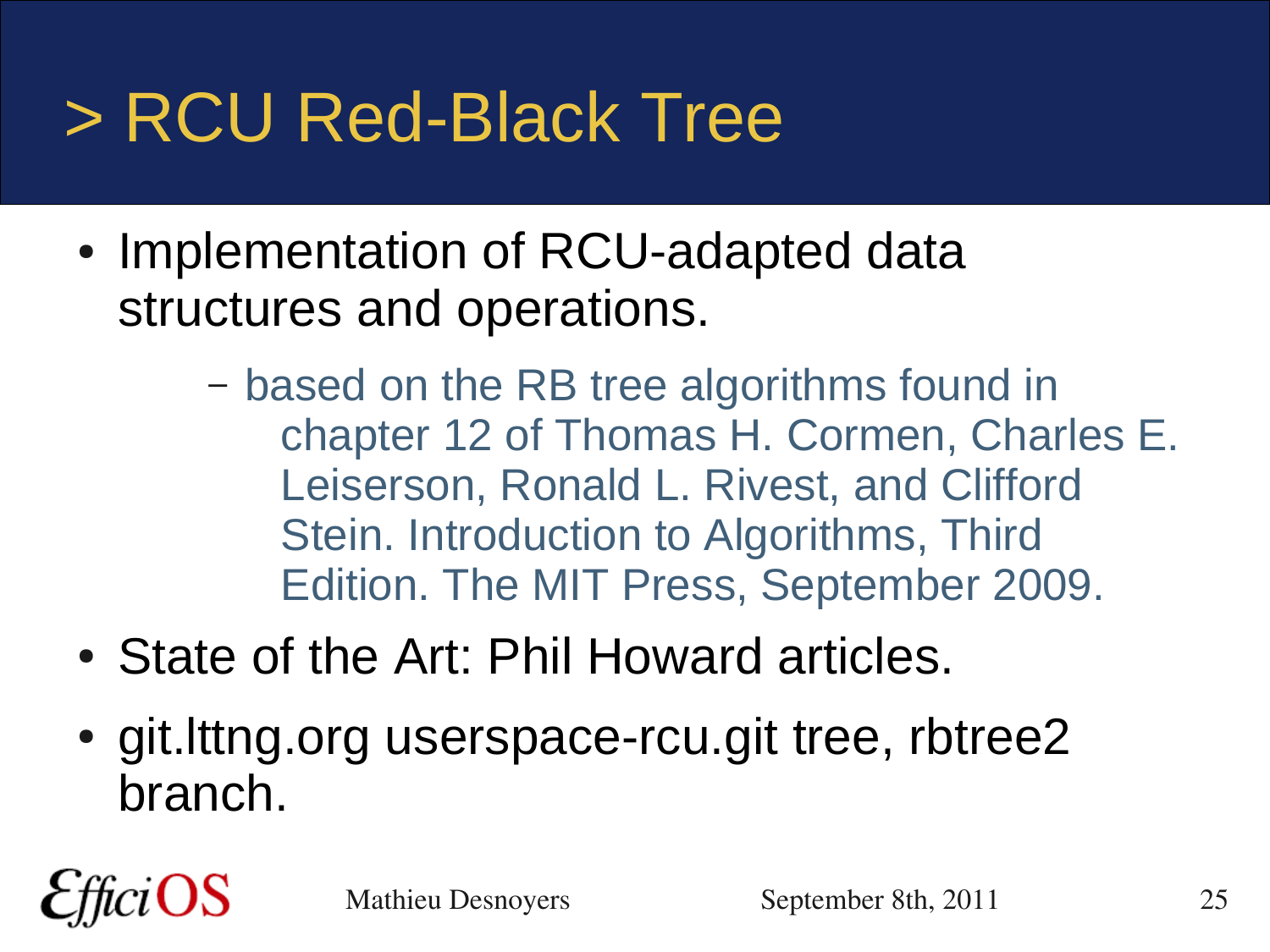## > RCU Red-Black Tree

- RCU-specific adaptation
	- Cluster scheme \*.
	- Node generations \* (decay scheme \*).
	- RCU wait-free lookups and traversals.
	- Updates protected by mutual exclusion, do not need to wait for quiescent state.
	- Tree lookup in O(log(n)), traversal in O(n).
	- Allows duplicated entry values.
	- Range-augmented (not detailed here).
		- \* AFAIK, I made up these terms.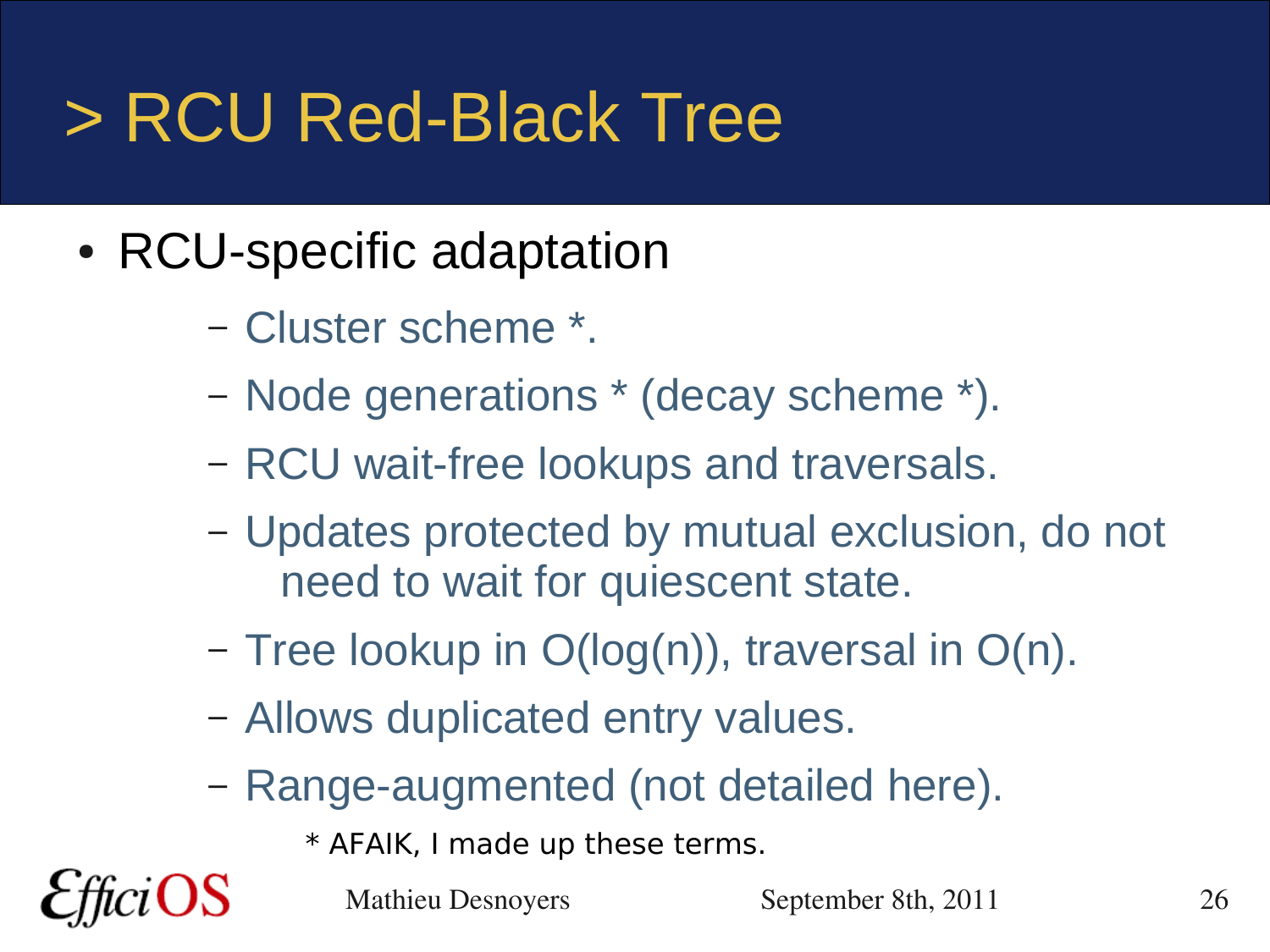## > Cluster Scheme

- A cluster is made of a group of RCU objects that, if taken together as a black box from an external observer point of view, will appear to be unchanged before and after a structure update operation.
- Cluster update overview:
	- Copy cluster, modify cluster copy, set internal pointers, set external pointers to the cluster.

![](_page_26_Picture_4.jpeg)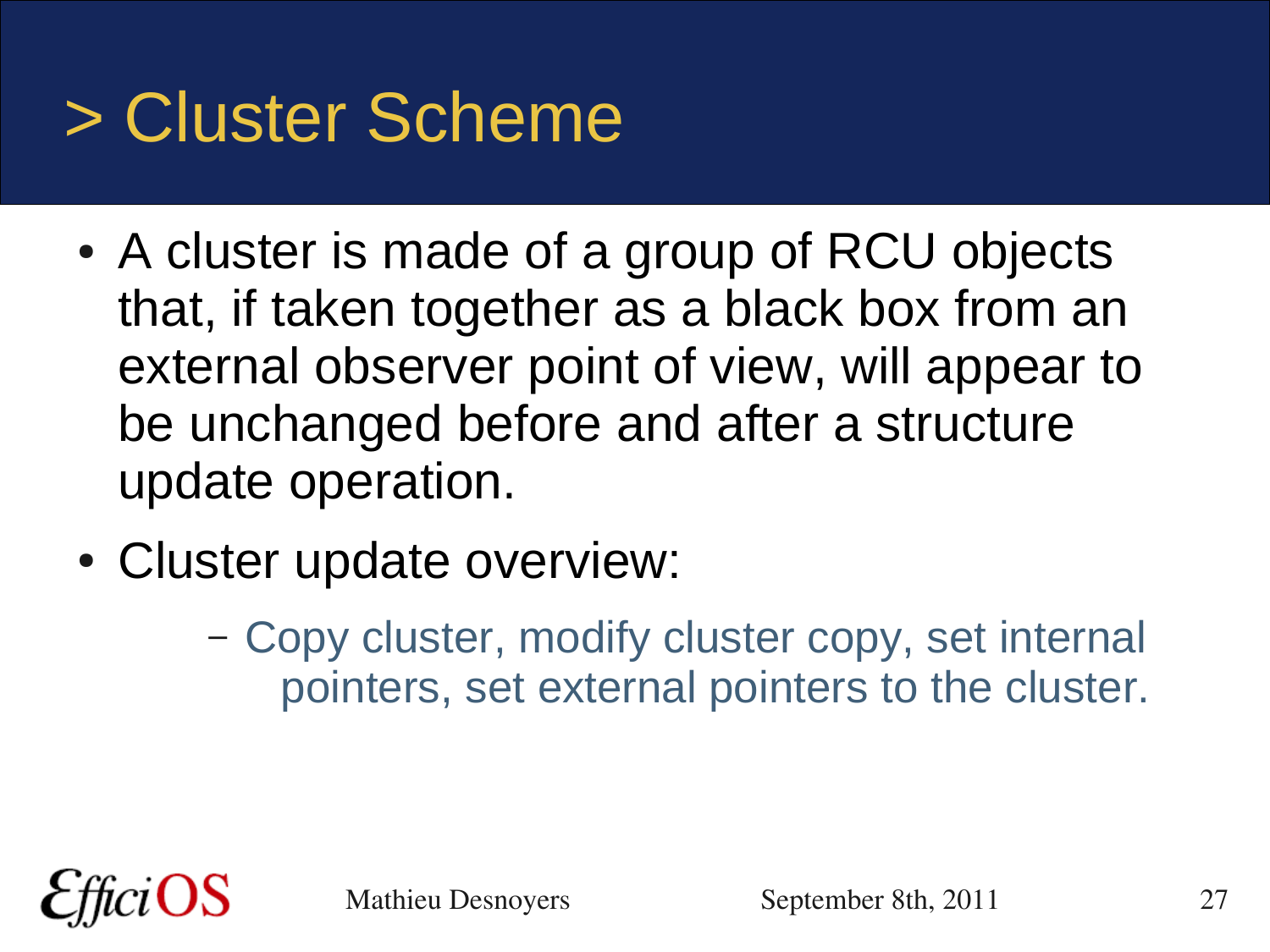## > Cluster Scheme Applied to Red-Black Tree

- Decompose insert/removal into their constituent phases:
	- Rotation : cluster made of 3 nodes. Taken as a black box, the cluster is viewed by observers as the same entity before/after rotation.
	- "Near Transplant": child takes place of parent. Cluster made of 1 node.
	- "Far transplant" (which I call "Teleport"): a nonimmediate child replaces an uppermost parent. Cluster is the entire chain involved between the parent and child (includes child).

![](_page_27_Picture_5.jpeg)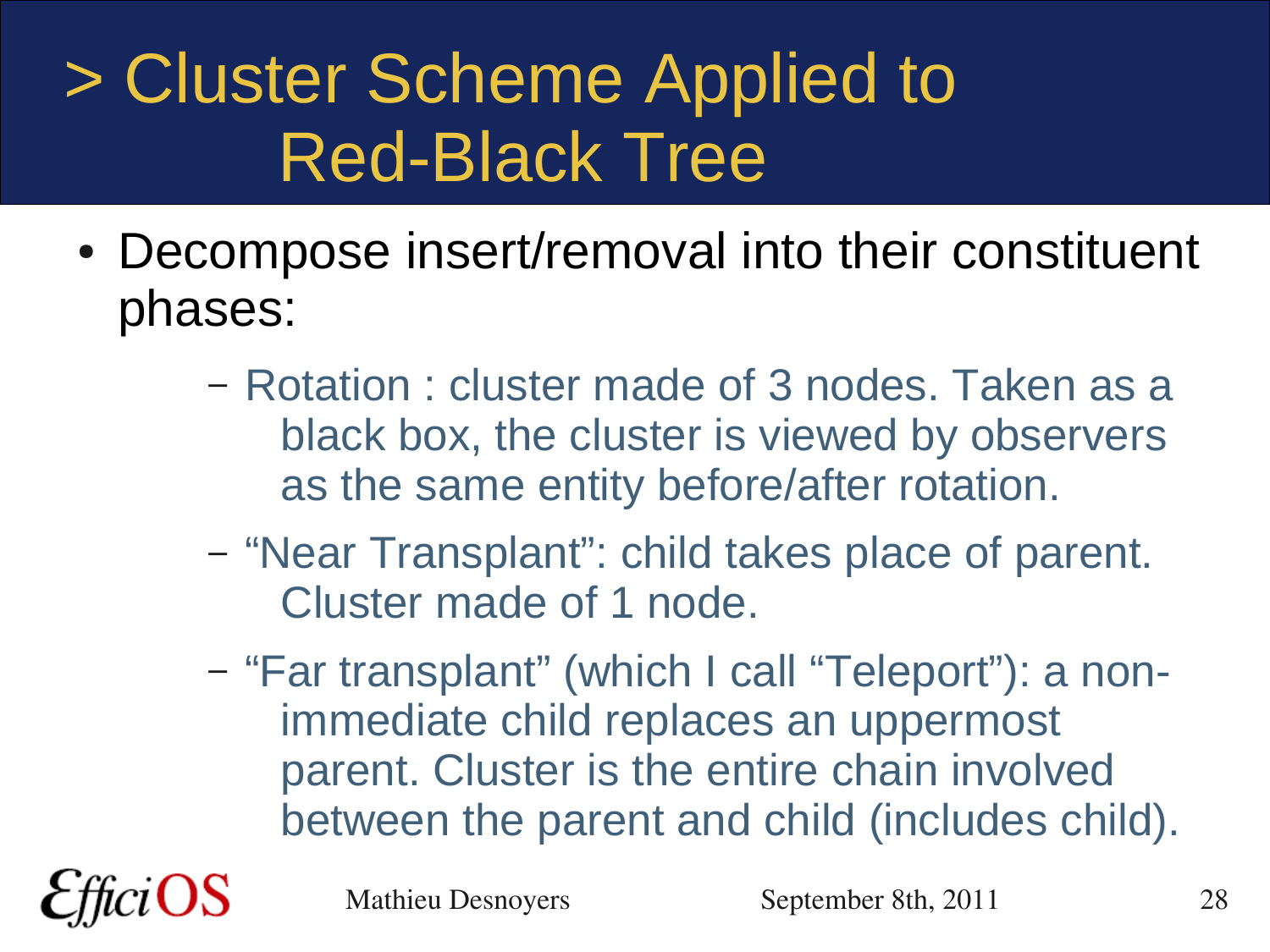#### > Cluster for Rotations

![](_page_28_Figure_1.jpeg)

 $ciOS$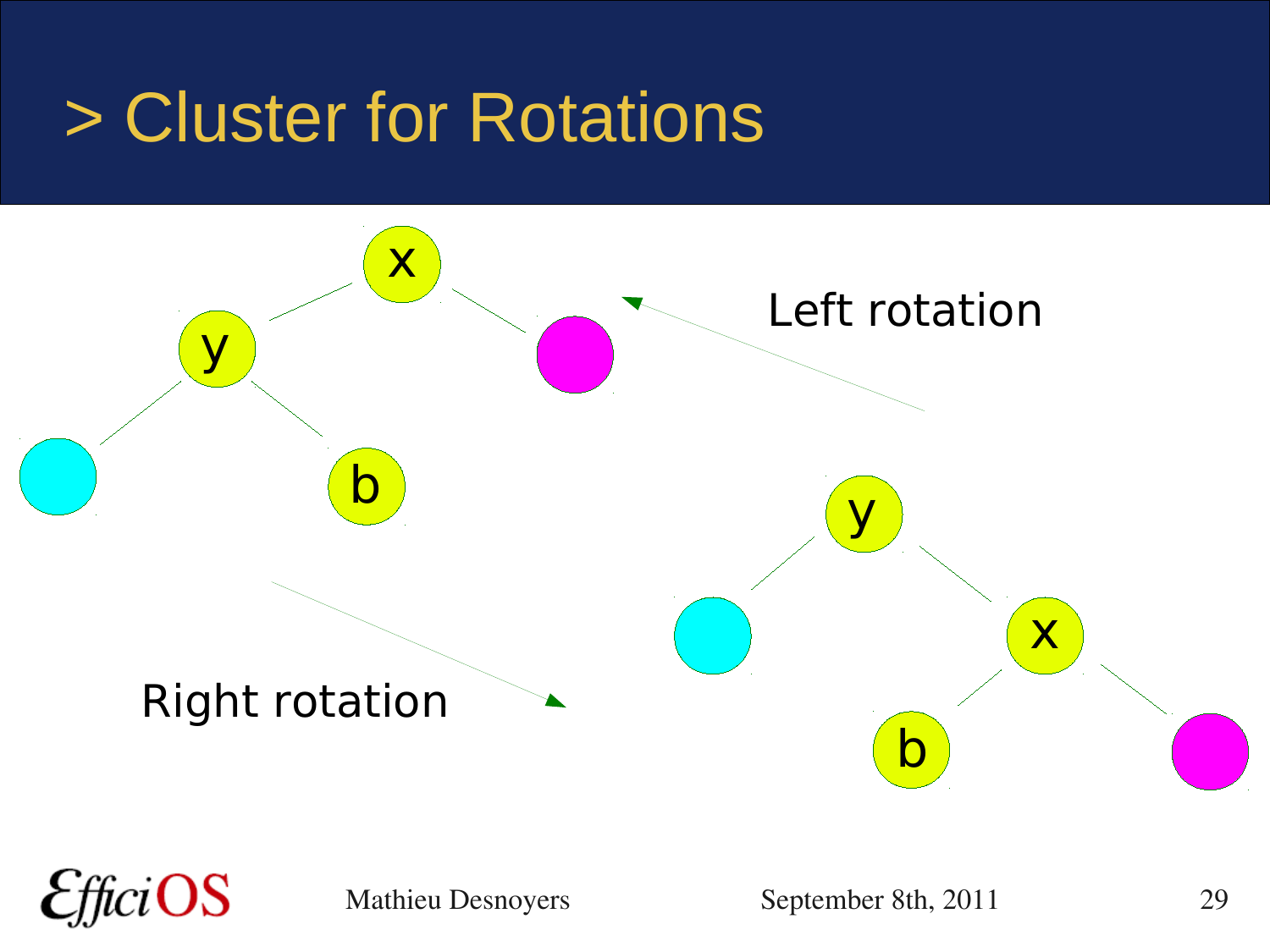# > Node Generations

- Each Red-Black tree operation (insertion/removal) require multiple basic steps (rotations/transplant).
- Balanced Red-Black Tree Algorithm relatively complex (changing its behavior is non-trivial).
- Need scheme that allows to always update the most recent cluster created (no changes lost).

![](_page_29_Picture_4.jpeg)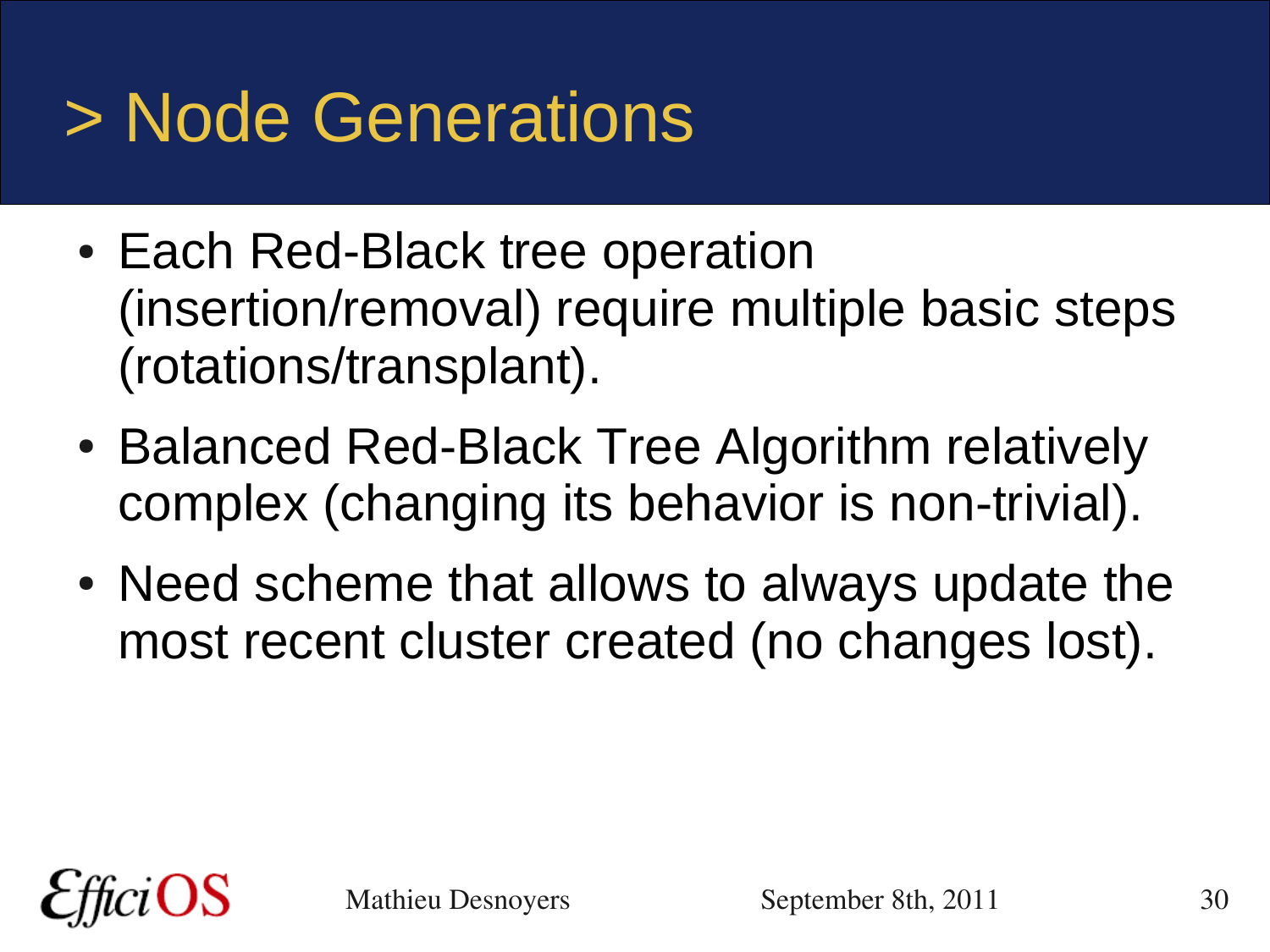## > Node Generations

- Solution: add a linked list of node "generations" in each node.
- Each time a node is duplicated and pending for removal (thus considered "old"), its generation chain pointer is set to the new node version.
- Each time a node is accessed by the algorithms, its generation chain is followed until we reach the most recent node.

![](_page_30_Picture_4.jpeg)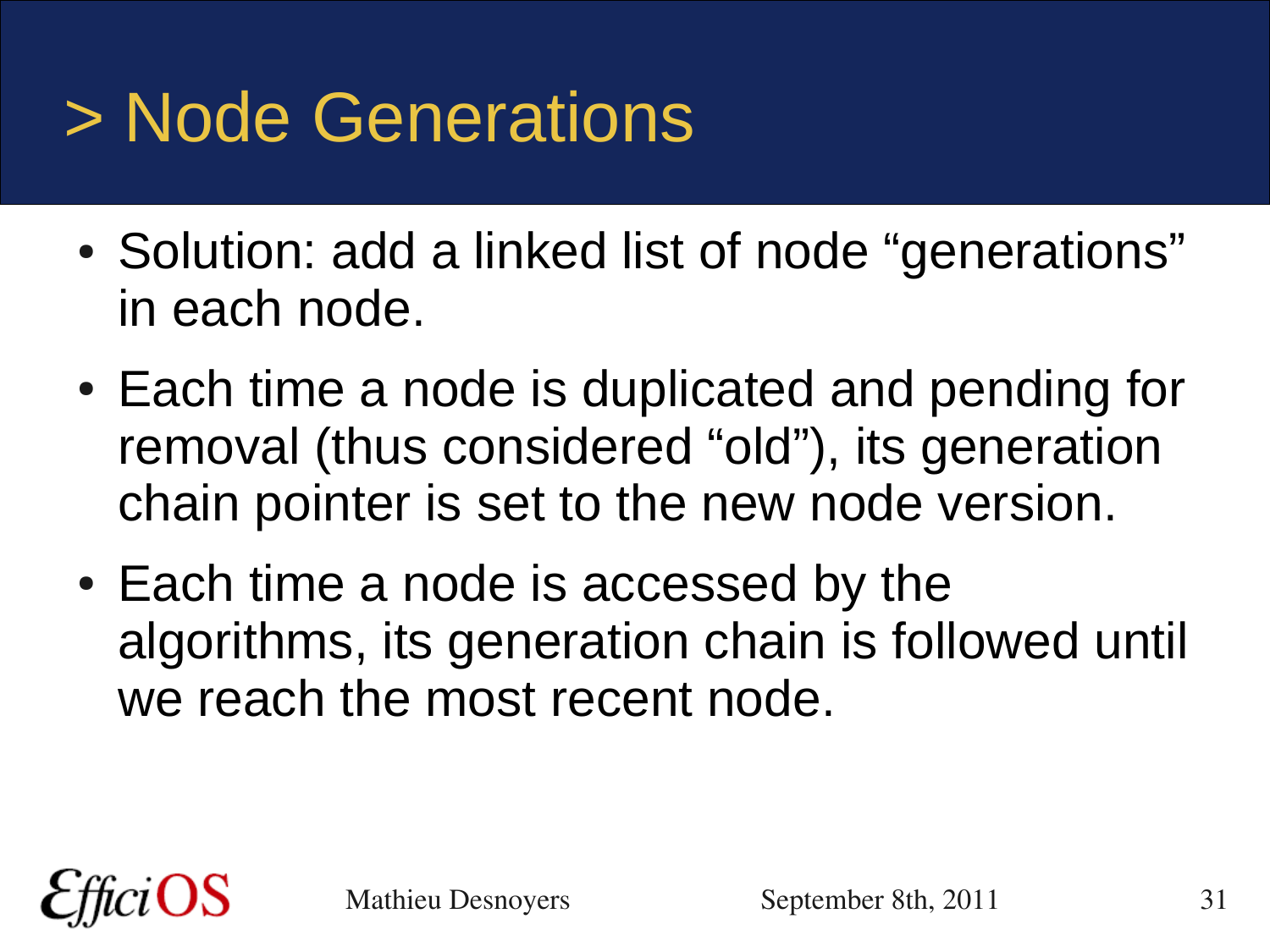## > Node Generations (in 3D!)

![](_page_31_Figure_1.jpeg)

 $ciOS$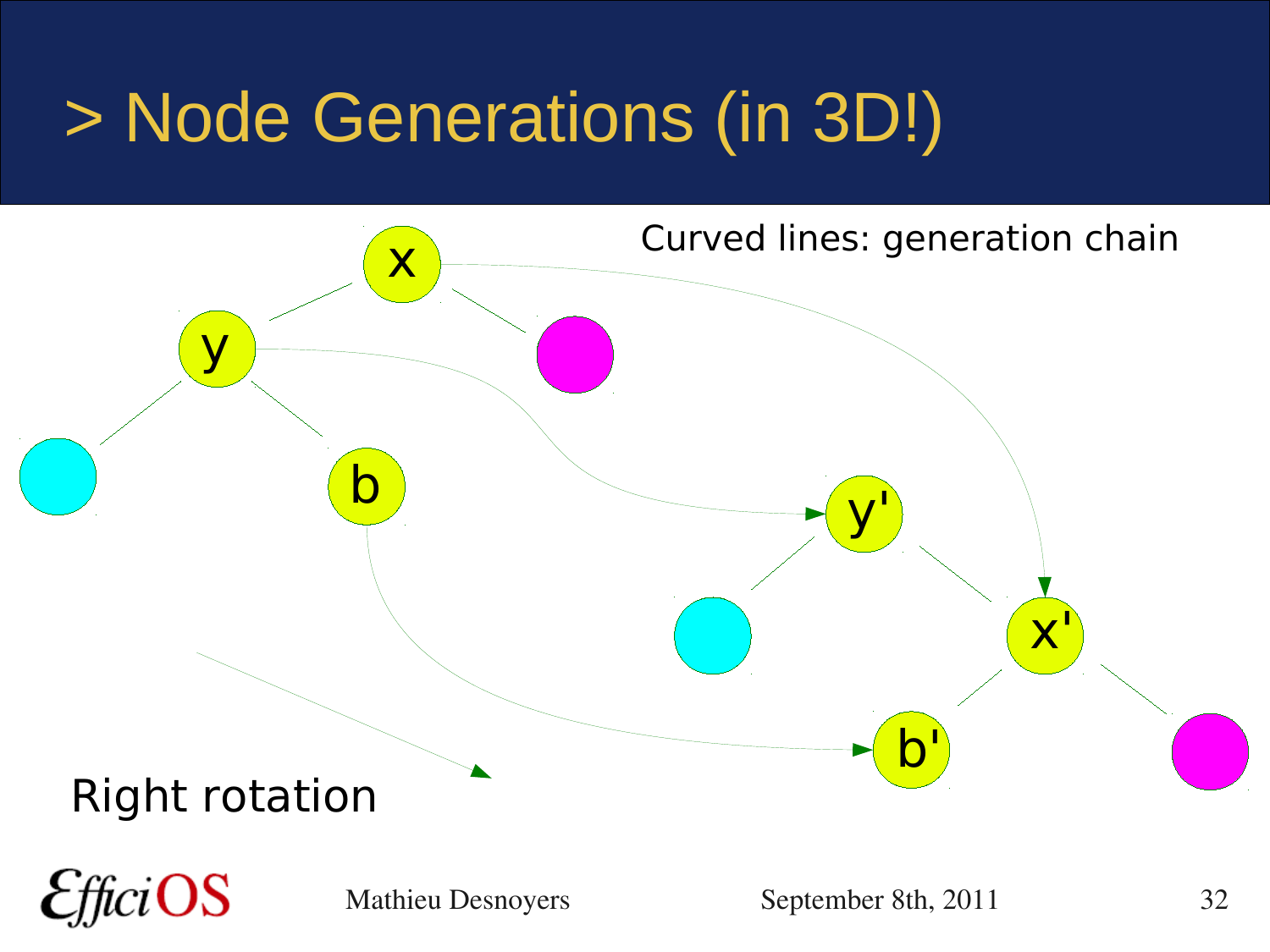#### > Performance overhead

- Tradeoff: keeping the original algorithm at the expense of frequent memory allocation/call rcu for memory reclaim.
- We therefore assume the memory allocator and call rcu are fast enough to provide acceptable update performance.

![](_page_32_Picture_3.jpeg)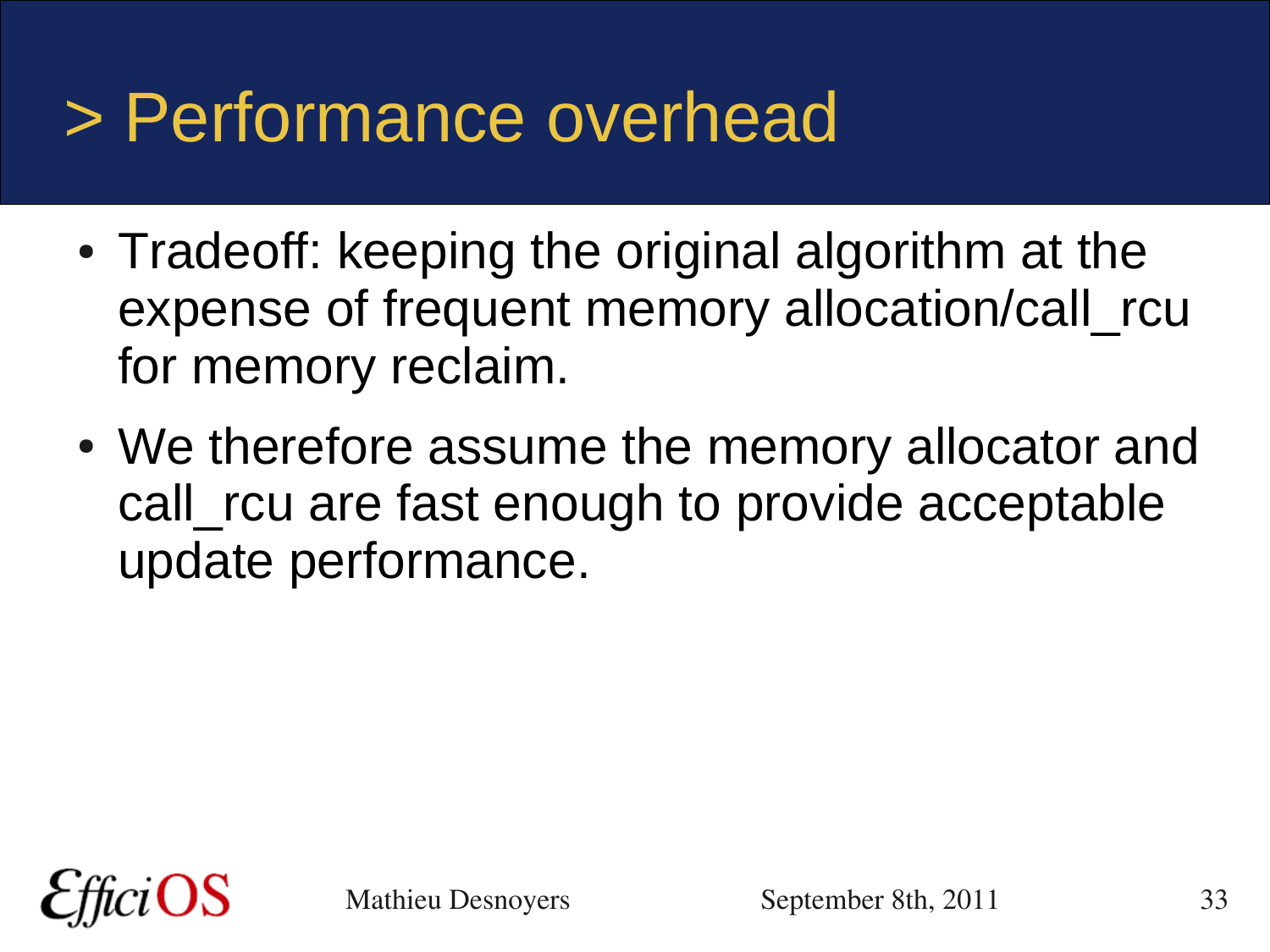## > RCU Red-Black Tree (benchmarks)

Scalability of red-black tree lookups

![](_page_33_Figure_2.jpeg)

Benchmarks performed on a 2-sockets \* 4 core/socket Intel Xeon Core2 2GHz with 16 GB ram.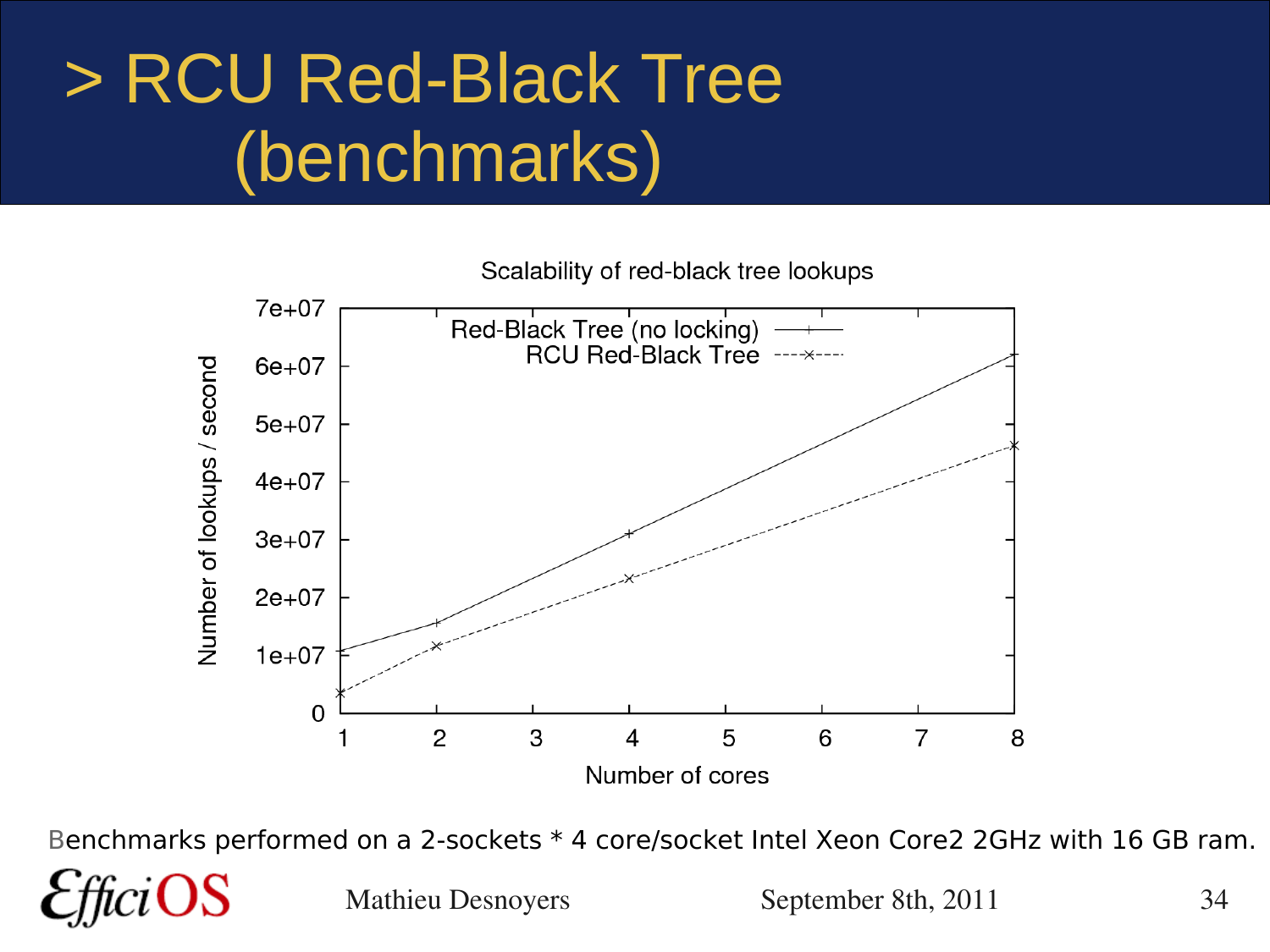### > RCU Red-Black Tree (benchmarks)

RCU vs non-RCU Red-Black tree comparison 1 writer only (mutex taken for 20 update batches)

|                         | updates/s |
|-------------------------|-----------|
| <b>IRCU</b>             | 378504    |
| Non-RCU, with mutex     | 937072    |
| Speedup (RCU : non-RCU) | 1:2.47    |

RCU vs non-RCU Red-Black tree comparison 7 readers/1 writer (mutex taken for 20 update batches)

|                         | lookups/s | updates/s |
|-------------------------|-----------|-----------|
| <b>RCU</b>              | 30931000  | 378504    |
| Non-RCU, with mutex     | 43000     | 937072    |
| Speedup (RCU : non-RCU) | 719:1     | 1:7.3     |

OS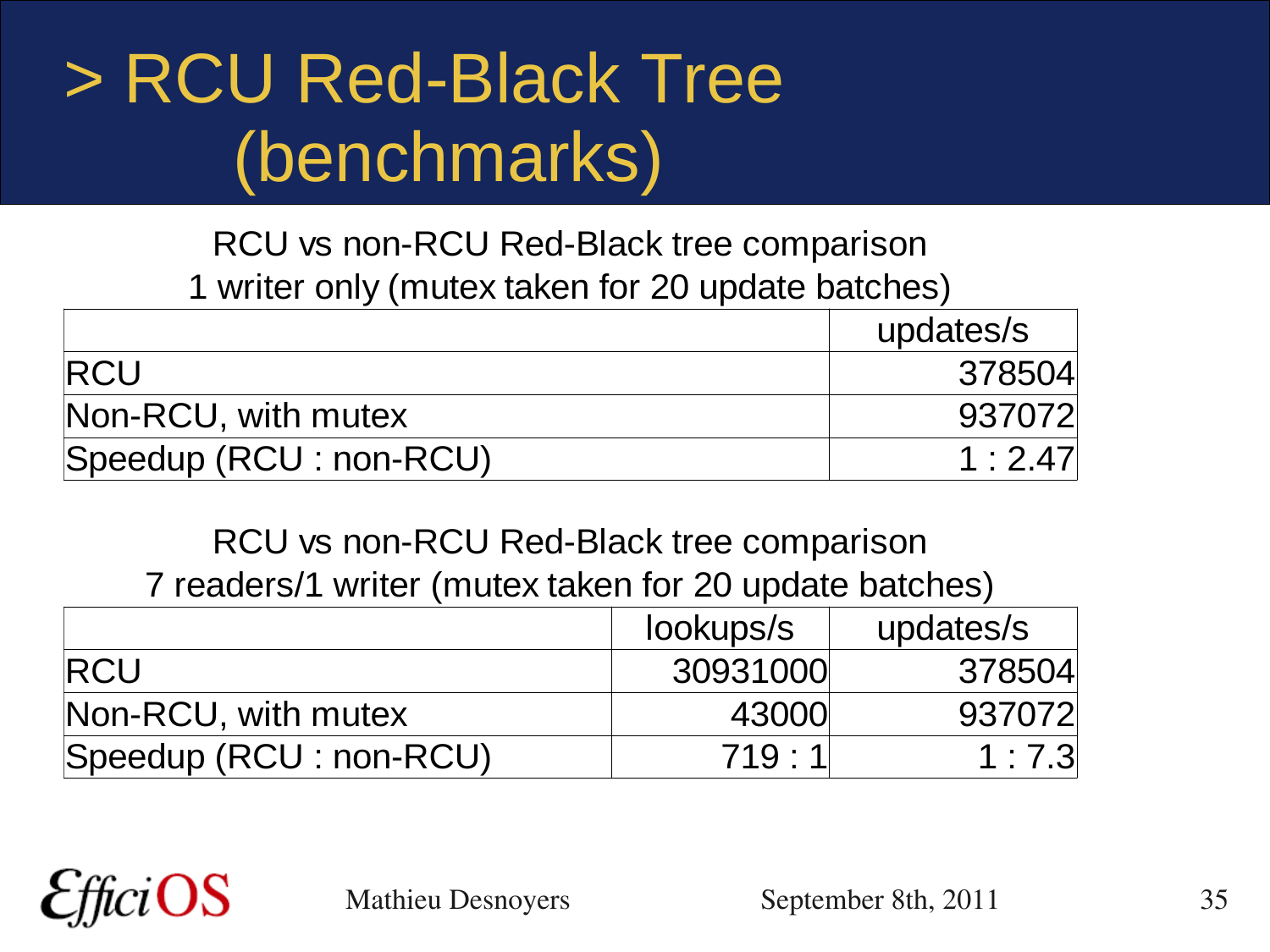#### > Userspace Wake-up Management

- Direct use of sys futex, with fall-back on sleep/retry scheme if sys futex is unavailable.
- No mutex involved, but memory ordering \*MATTERS\*.
- 1 waker to N read-only waiters
- N wakers to 1 waiter

![](_page_35_Picture_5.jpeg)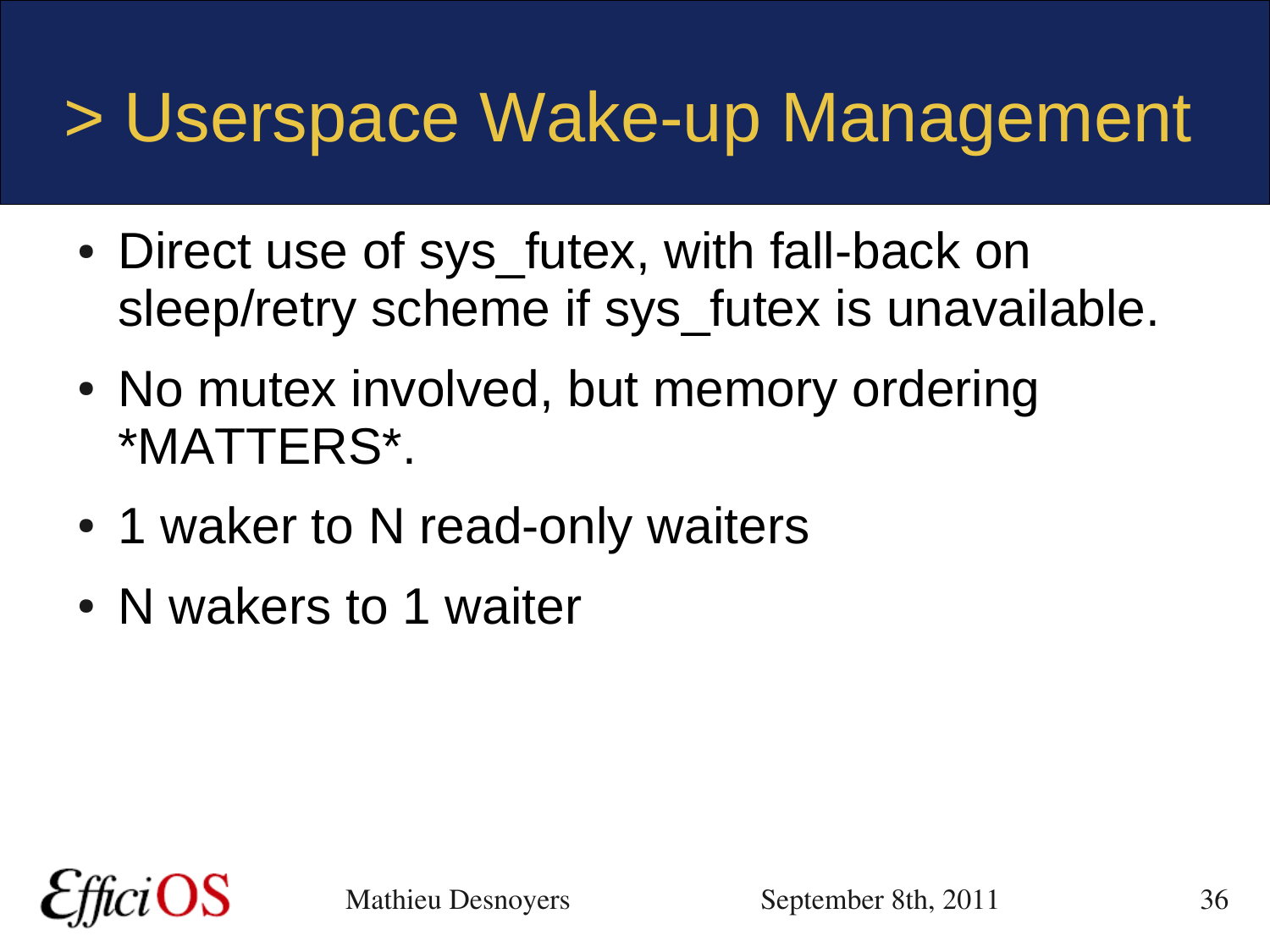## > 1 waker to N read-only waiters

- For root daemon which needs to signal its present to many unprivileged applications.
- $\bullet$  e.g. connect fail wait on futex value to become "active" in a shared read-only POSIX memory page.
- Daemon first set futex value to "active", then awakes all waiters on futex.
- Daemon sets futex value to inactive and closes socket when on teardown.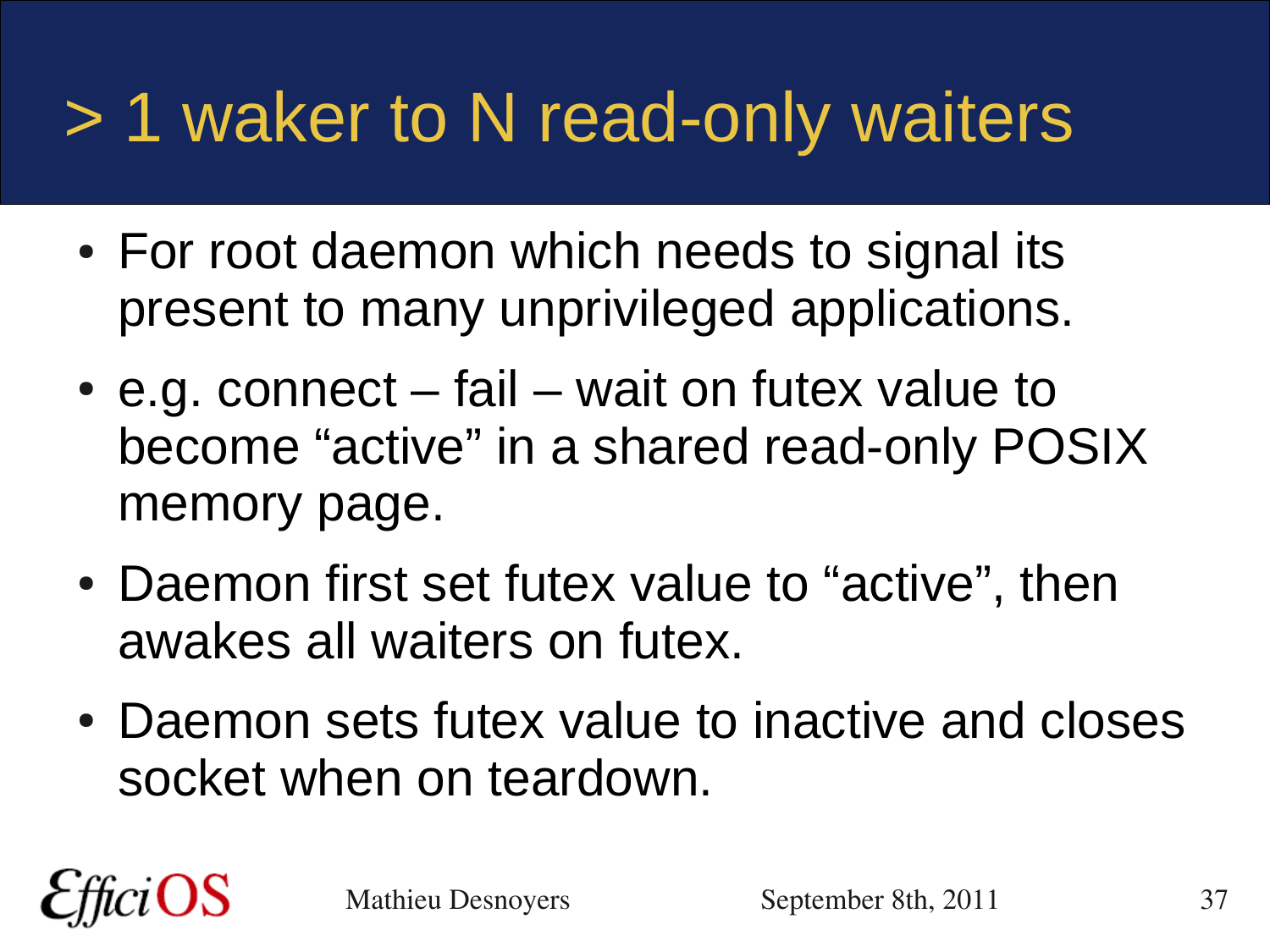## > N wakers to 1 waiter

- Useful for RCU implementations
	- rcu\_read\_unlock() are wakers
	- synchronize\_rcu() is waiter
- When no waiter is waiting, a simple load and test is executed (small performance overhead for wakers).

![](_page_37_Picture_5.jpeg)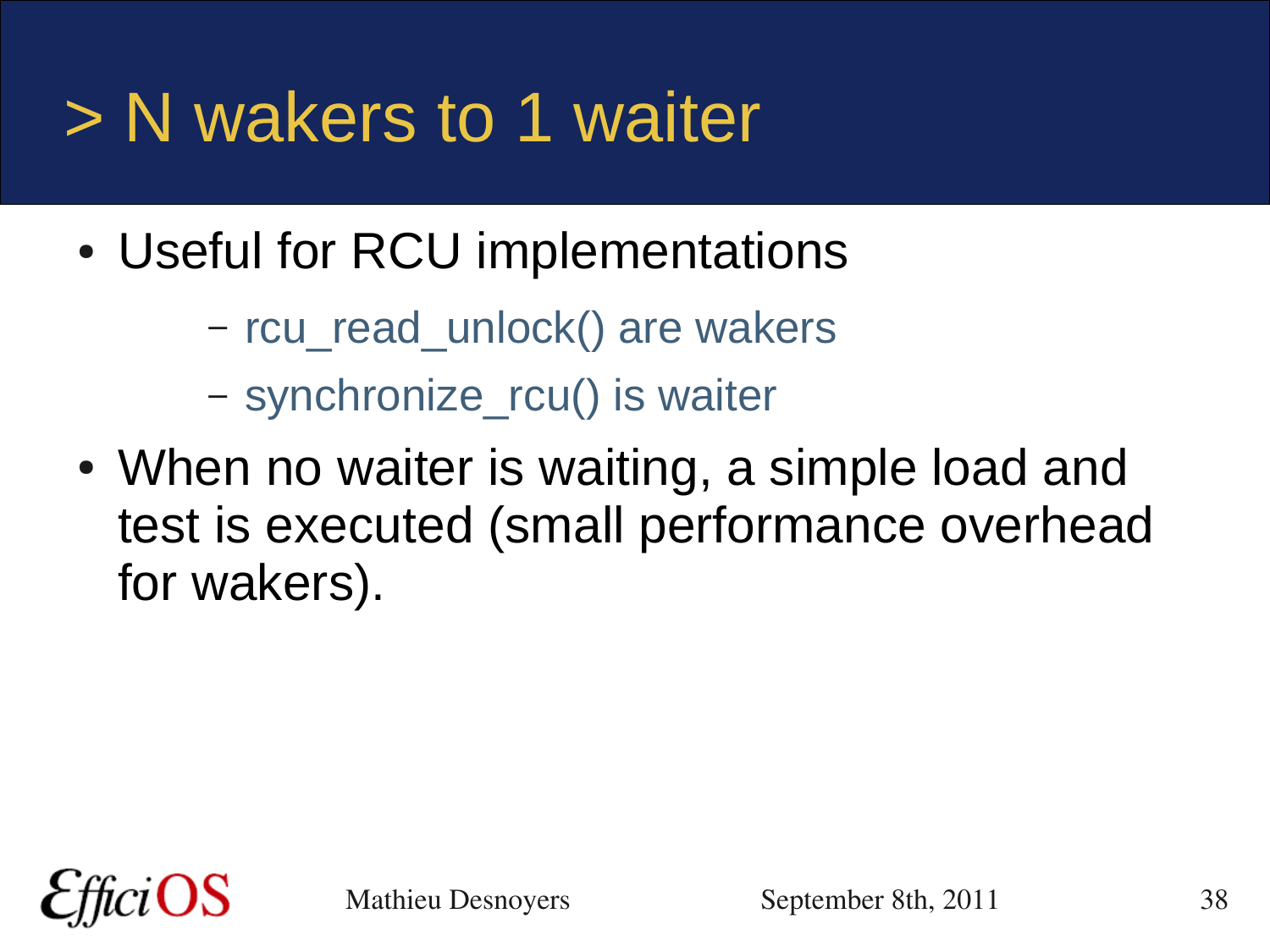#### > N wakers to 1 waiter

- Waker unconditionally wakes the waiter if it needs to be awakened.
- The waiting state is attached to a complex condition, possibly changed from "false" to "true" by the waker (non-atomically). This condition is sampled by the waiter.

![](_page_38_Picture_3.jpeg)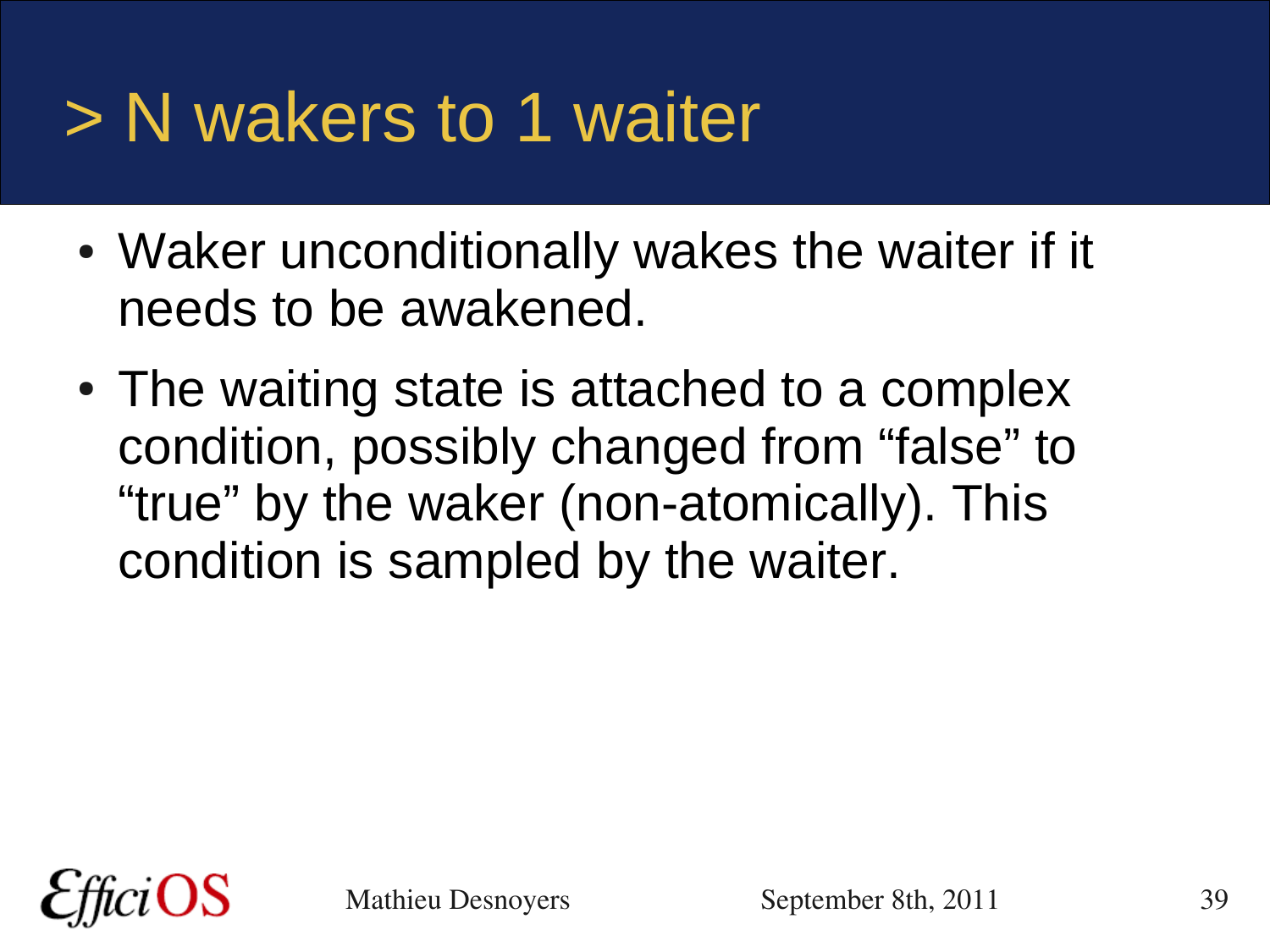## > N wakers to 1 waiter

int32\_t value;

 } } }

OS

```
void waiter(void)
{
 for (:;) \, \{value = -1;
   /* Store value before load condition */
  cmm_smp_mb();
  if (cond is true()) {
   value = 0:
    break;
   } else {
   if (value == -1) {
      futex(&value, FUTEX_WAIT, -1,
            NULL, NULL, 0);
 }
                                              void waker(void)
                                               {
                                               set cond true();
                                                /* Store condition before load value */
                                                 cmm_smp_mb();
                                                if (value == -1) {
                                                 value = 0:
                                                  futex(&value, FUTEX_WAKE, 1, NULL, NULL, 0);
                                                 }
                                              }
```